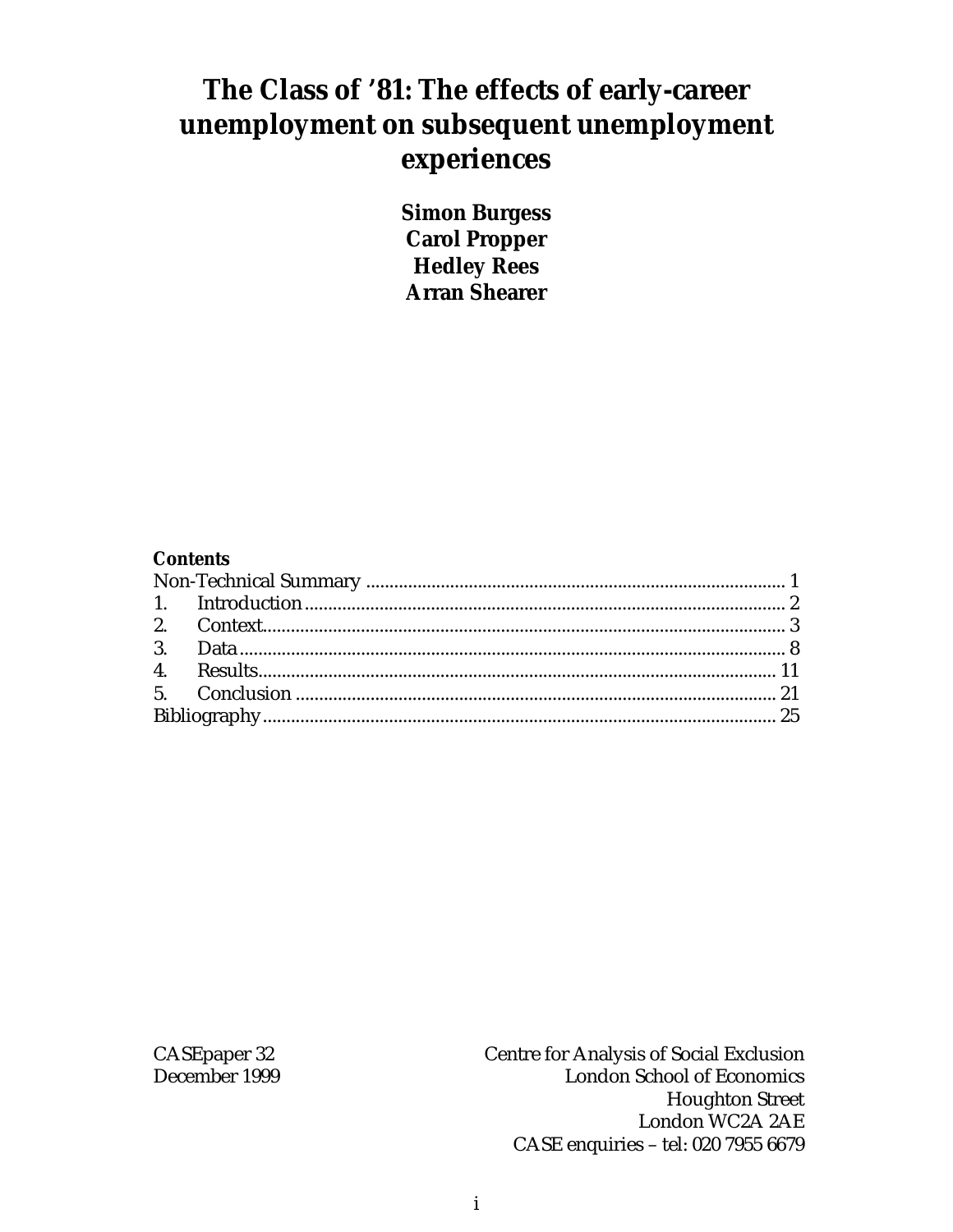### **Centre for Analysis of Social Exclusion**

The ESRC Research Centre for Analysis of Social Exclusion (CASE) was established in October 1997 with funding from the Economic and Social Research Council. It is located within the Suntory and Toyota International Centres for Economics and Related Disciplines (STICERD) at the London School of Economics and Political Science, and benefits from support from STICERD. It is directed by Howard Glennerster, John Hills, Kathleen Kiernan, Julian Le Grand, Anne Power and Carol Propper.

Our Discussion Paper series is available free of charge. We also produce summaries of our research in CASEbriefs, and reports from various conferences and activities in CASEreports. To subscribe to the CASEpaper series, or for further information on the work of the Centre and our seminar series, please contact the Centre Administrator, Jane Dickson, on:

| Telephone:  | UK+20 7955 6679               |
|-------------|-------------------------------|
| <b>Fax:</b> | UK+20 7955 6951               |
| Email:      | j.dickson@lse.ac.uk           |
| Web site:   | http://sticerd.lse.ac.uk/Case |

 Simon M Burgess Carol Propper Hedley Rees Arran Shearer

All rights reserved. Short sections of text, not to exceed two paragraphs, may be quoted without explicit permission provided that full credit, including  $\circledcirc$  notice, is given to the source.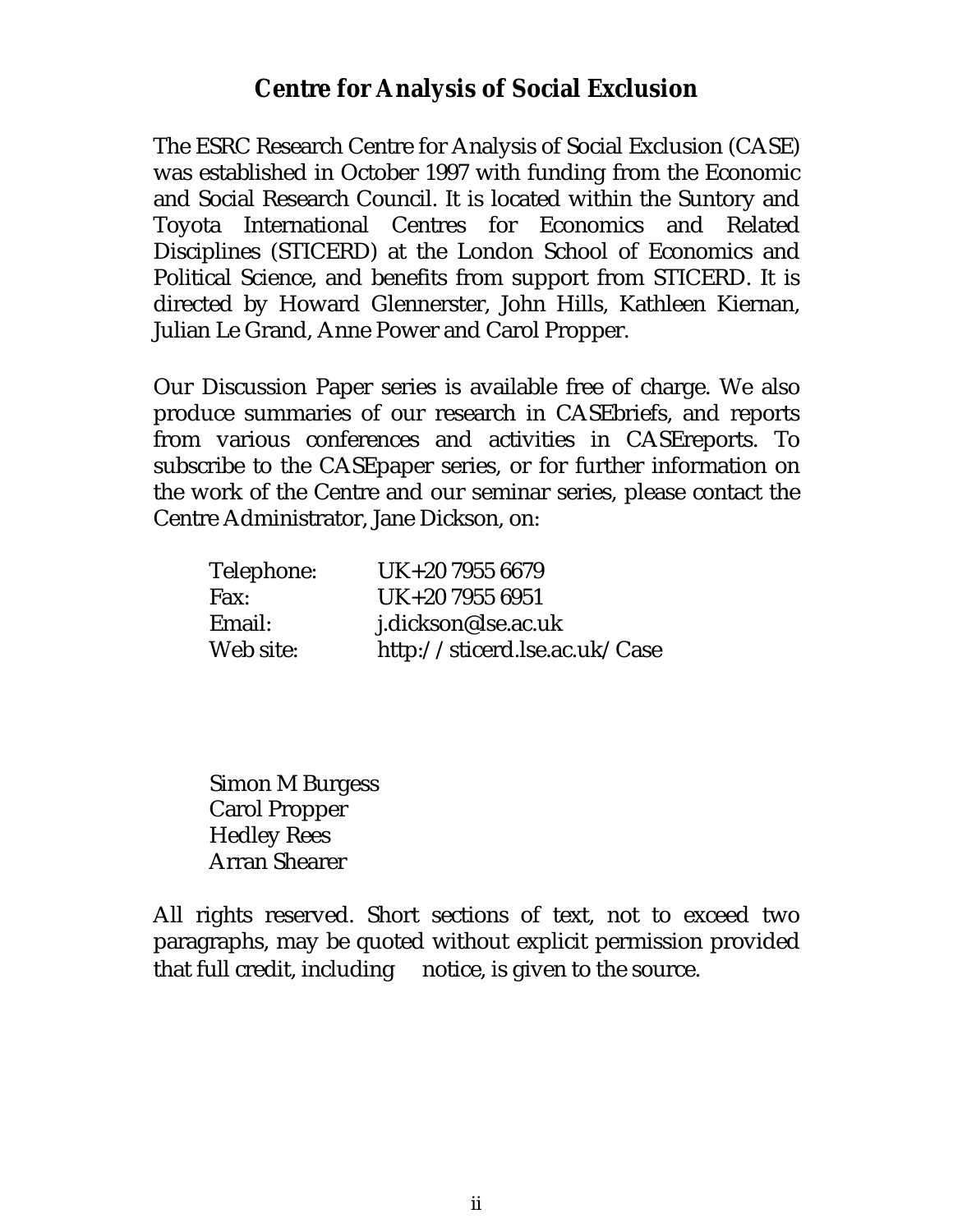## **Editorial Note**

Simon Burgess and Carol Propper are both Professors in the Department of Economics, and the Centre for Market and Public Organisation (CMPO), University of Bristol, and are associates of CEPR and CASE. Carol Propper is also a Co-Director of CASE. Hedley Rees is a Senior Lecturer in Economics at the University of Bristol. Arran Shearer is a Research Assistant at the CMPO. Contact: simon.burgess@bristol.ac.uk, carol.propper@bristol.ac.uk.

### **Acknowledgements**

We would like to thank the ESRC Data Archive at Essex for providing access to the LFS.

## **Abstract**

We examine whether unemployment early in an individual's career influences her later employment prospects. We use six years of the LFS to create pseudo-cohorts and exploit cross-cohort variation in unemployment at school-leaving age to identify this. We find heterogeneous responses: for the unskilled, there is evidence of an enduring adverse effect; for the more skilled, there is a small beneficial effect.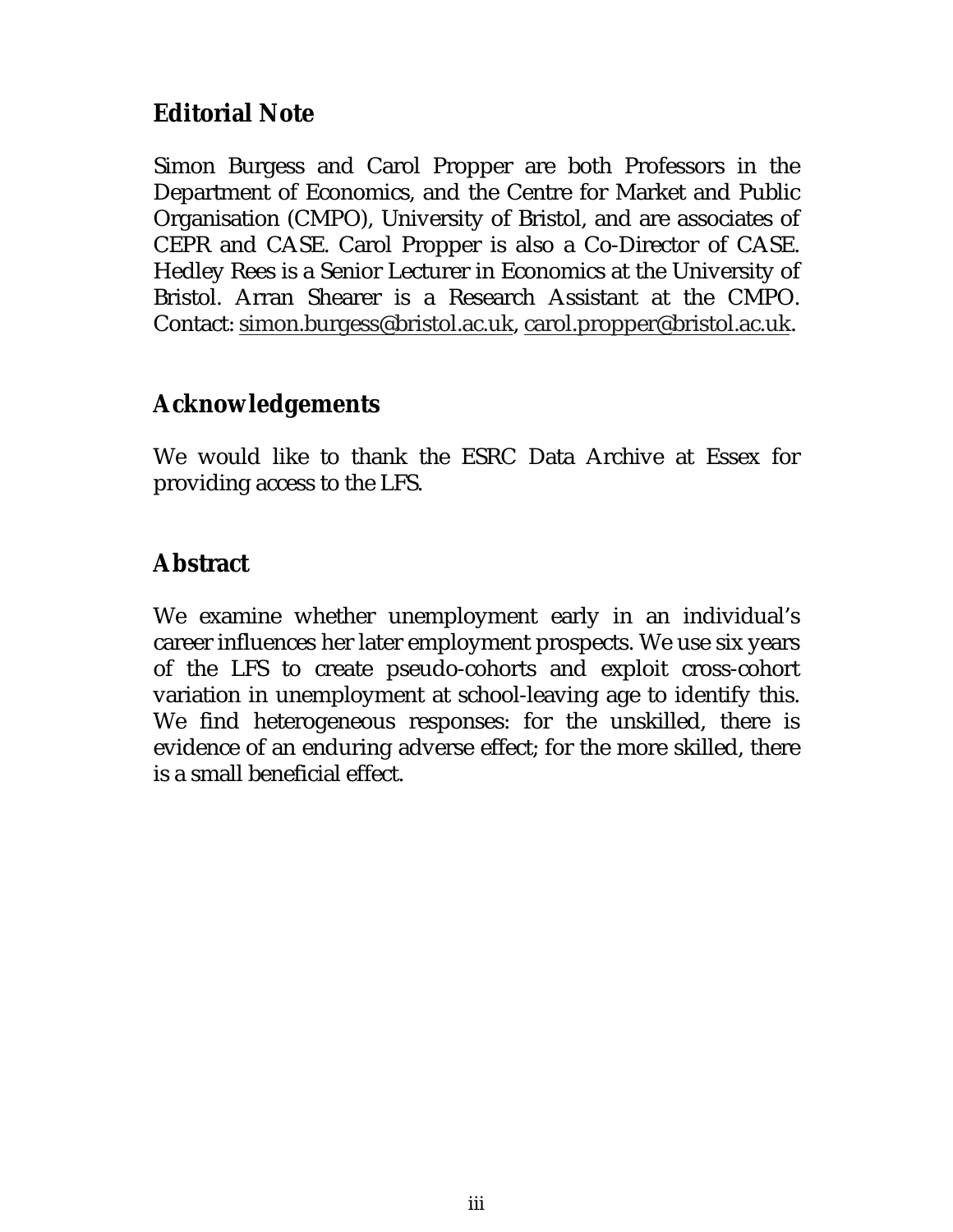### **Non-Technical Summary**

We examine whether unemployment early in an individual's career influences her later employment prospects. For example, for young people entering the labour market in the summer of 1981, times were particularly bad, with youth unemployment reaching 30.8%. Now, nearly two decades on from there, those individuals are in their thirties. How have they fared? This question forms a particular example of the general issue we address in this paper: the effect, if any, of early career labour market conditions on subsequent unemployment. There are a number of possibilities. First, it could be that the careers of people suffering early unemployment are permanently blighted. A second possibility is that the effects of initial experiences wash out after some interval. Third, there may be considerable heterogeneity in outcomes: high ability individuals may be unaffected, but low ability individuals may face considerable adverse consequences.

We use six years (spread out over nearly two decades) of a large, representative survey, the Labour Force Survey, to study this. We follow several cohorts of people (technically, we create pseudo-cohorts) and exploit cross-cohort variation in unemployment at school-leaving age to identify these outcomes.

This paper has two main aims. First, to use the very different experiences of school-leaving cohorts over the last twenty years or so to contribute to the literature on the effects of early career experiences. Our use of cross-cohort variation is a useful complement to within-cohort studies. Second, within that, we describe the unemployment experiences of the cohort of people entering the labour market in the early 1980s and contrast that to the experiences of other groups either side of them. The findings also relate to the question of what sort of market institutions provide "second chances" – that is, the best scope for individuals to recover from early setbacks.

We find that high aggregate unemployment when a cohort is aged 16–18 has mixed effects on subsequent unemployment. For low-skilled individuals we find that there is a lasting adverse effect. In this sense, the 'Class of 81' have continued to feel the impact of the deep recession that coincided with their entry into the labour market some 18 years ago. The effect is of the order of one percentage point on the cohort unemployment rate. For high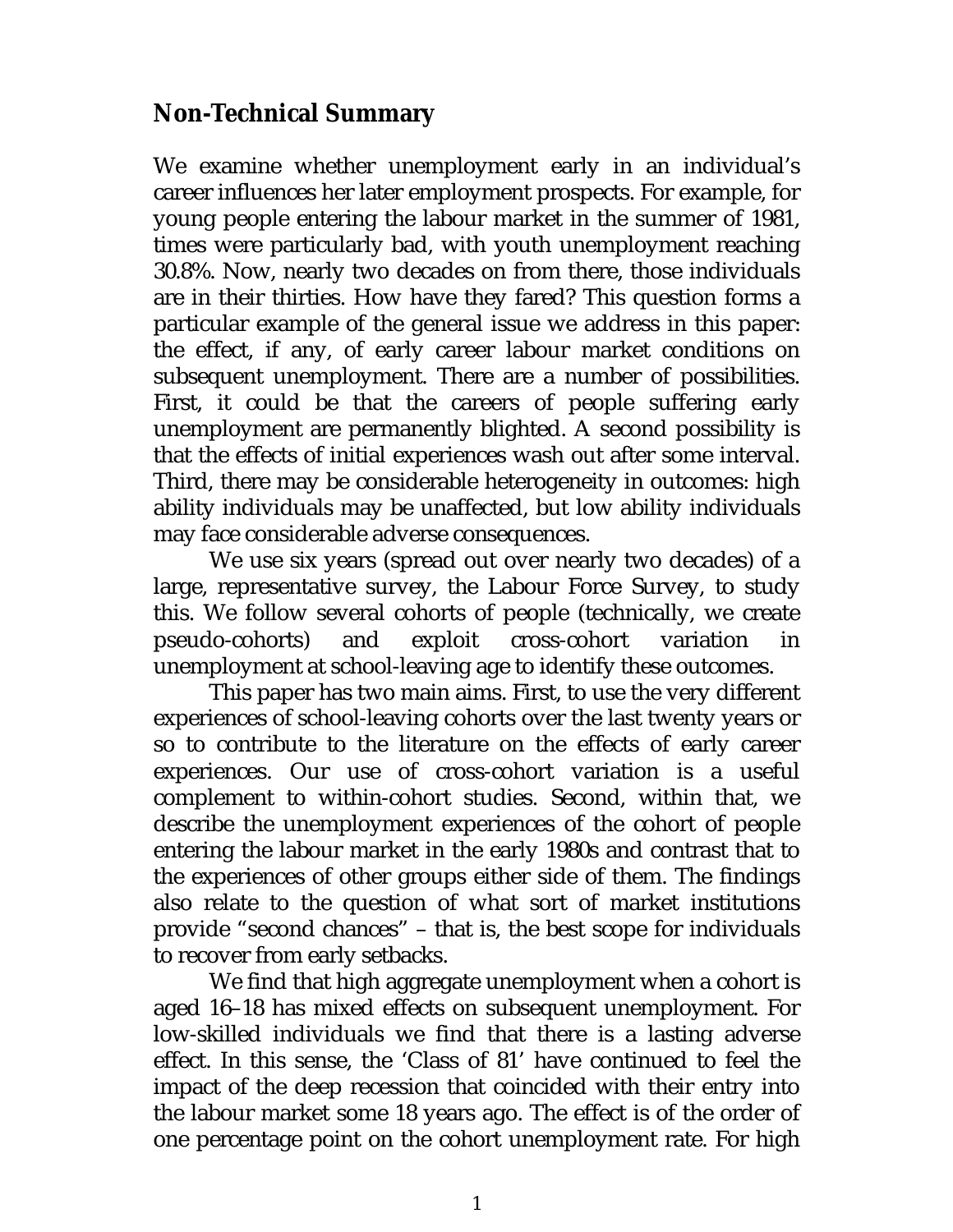and mid-skilled individuals, we actually find a fall in subsequent unemployment rates. We speculate that the adverse economic climate may have encouraged some individuals to remain out of the labour market and take more, or more advanced, qualifications thus making them more employable later.

## **1. Introduction**

In the early 1980s unemployment in Britain more than doubled from 5.8% in 1979 to 13.1% in 19841. For young people, the labour market was particularly bad, with unemployment of those under eighteen years reaching 30.8% in July 19812. For the people entering the labour market at that time, prospects must have seemed bleak. Now, nearly two decades on from there, those individuals are in their thirties. How have they fared? This question forms a particular example of the general issue we address in this paper: the role of early career labour market conditions in affecting subsequent unemployment.

There are a number of possibilities. First, it could be that the careers of these people have been permanently blighted by their early unemployment. It is often argued that the transition into the first job is an important one, and if this is compromised, the effects could be very long lasting. A second possibility is that the effects of initial experiences wash out after some interval. If the underlying signal of an individual's ability is strong enough, it may come to outweigh the evidence of an unfavourable past employment record. Third, there may be considerable heterogeneity in outcomes: high ability individuals may be unaffected, but low ability individuals may face considerable adverse consequences.

This paper has two main aims. First, to use the very different experiences of school-leaving cohorts over the last twenty years or so to contribute to the literature on the effects of early career experiences. Our use of cross-cohort variation is a useful complement to within-cohort studies. Second, within that, we describe the unemployment experiences of the cohort of people

<sup>1</sup> These are official claimant unemployment figures taken from the *Employment Gazette*.

<sup>2</sup> *Employment Gazette*, October 1982.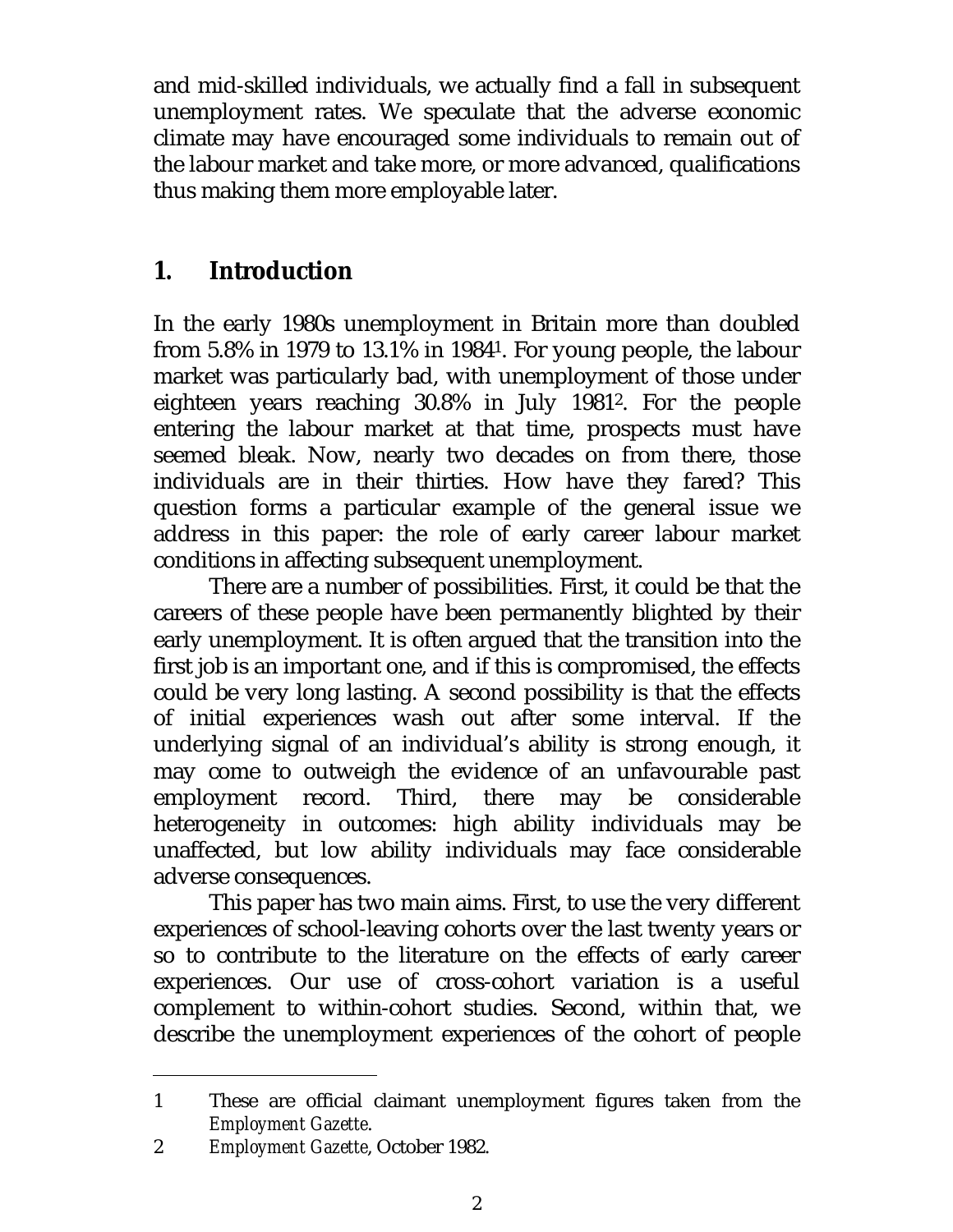entering the labour market in the early 1980s and contrast that to the experiences of other groups either side of them. The findings also relate to the question of what sort of market institutions provide "second chances" – that is, the best scope for individuals to recover from early setbacks.

We find that high aggregate unemployment when a cohort is aged 16–18 has mixed effects on subsequent unemployment. For low-skilled individuals we find that there is a lasting adverse effect. In this sense, the 'Class of 81' have continued to feel the impact of the deep recession that coincided with their entry into the labour market some 18 years ago. The effect is of the order of one percentage point on the cohort unemployment rate. For high and mid-skilled individuals, we actually find a small fall in subsequent unemployment rates. We speculate that the adverse economic climate may have encouraged some individuals to remain out of the labour market and take more, or more advanced, qualifications thus making them more employable later.

The rest of the paper is organised as follows. Section 2 provides the context by briefly reviewing some of the literature in this area, by discussing the sorts of labour market models that would underlie each outcome, and by discussing the econometric issues of identification. Section 3 describes our data, the Labour Force Survey. Section 4 sets out the results and Section 5 concludes the paper.

### **2. Context**

We first review some previous work in this area. Much of this derives from cohort studies, and so contrasts with this study which exploits variation across cohorts. Second, we briefly set out the economics behind the possible outcomes: enduring negative effects, no long-run effects, positive effects. Third we set out an empirical model and discuss identification issues.

#### *(a) Literature*

A large US literature exists on the impact of youth labour market experiences on short-run employment problems, but only limited attention is paid to the impact of these experiences on longer-run career outcomes. Gardecki and Neumark (1997) provide a brief review of this. A considerable literature exists on the impact of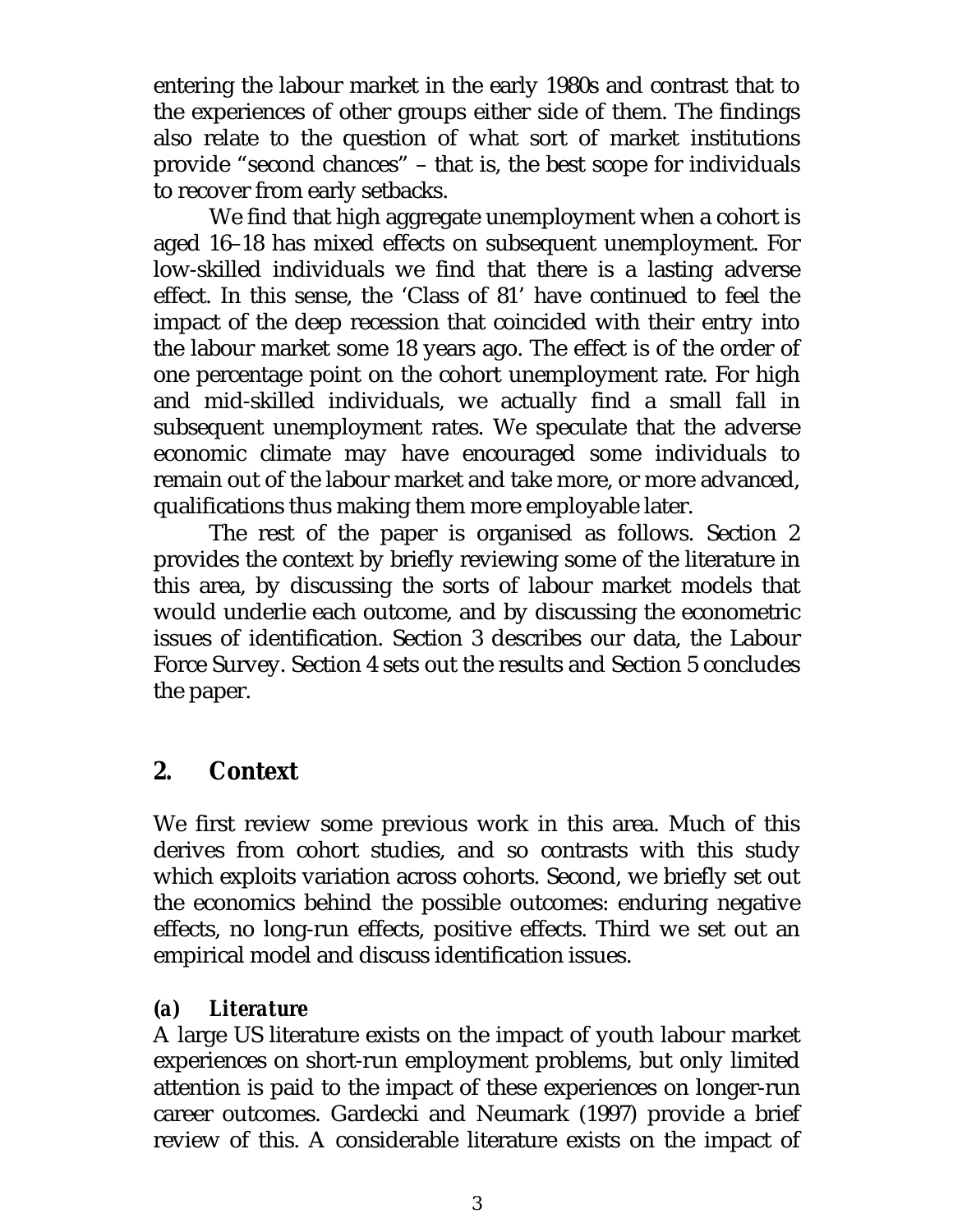youth unemployment/employment on wages in the short-term. The dominant result is that there is no permanent scarring effect from early unemployment. Moreover, the only persistent effect is that individuals who experience such unemployment accumulate less work experience and as a result may earn less in the future, for example see Ellwood (1982). Another branch of this research studies the short-term effects of labour market training and education on early labour market experiences, generally finding a positive effect on wages. A small body of literature addresses the issue of early job and employment stability. Klerman and Karoly (1994) use the National Longitudinal Survey of Youth (NLSY) and conclude that by their early twenties most workers have settled in a stable job. However, they do not consider the consequences for later career outcomes. Light and McGarry (1994) examine the impact of job stability among young workers on wages. They find that early job mobility is associated with higher wage growth, which is consistent with job matching. However, mobility that occurs two years after labour market entry is associated with lower wage growth.

The limited literature which considers the impact of early labour market experiences on long-run career outcomes tends to focus on training and education and ignores the other facets, including early unemployment. Gritz and MaCurdy (1992) provide a detailed study of youth labour market experiences and their long-term consequences. They specify a Markov transition model with five possible states; low-wage employment, high-wage employment, combined low-wage and high-wage employment, training, and non-employment. They find that there is significant mobility out of low-wage into high-wage, and relatively little in the opposite direction, that low wage jobs are held for relatively short periods and that early labour market training is associated with marginal increases in employment. Gardecki and Neumark (1997) extend the existing literature by examining the links between early labour market experiences and adult experiences. Specifically, they examine the consequences of initial periods of what they describe as "churning", "floundering about", or "mobility" in the labour market to help assess whether faster transitions to stable employment relationships would be likely to lead to improved adult labour market outcomes. Again like the majority of the literature their research is based on a single cohort: the NLSY. They find that adult labour market outcomes, which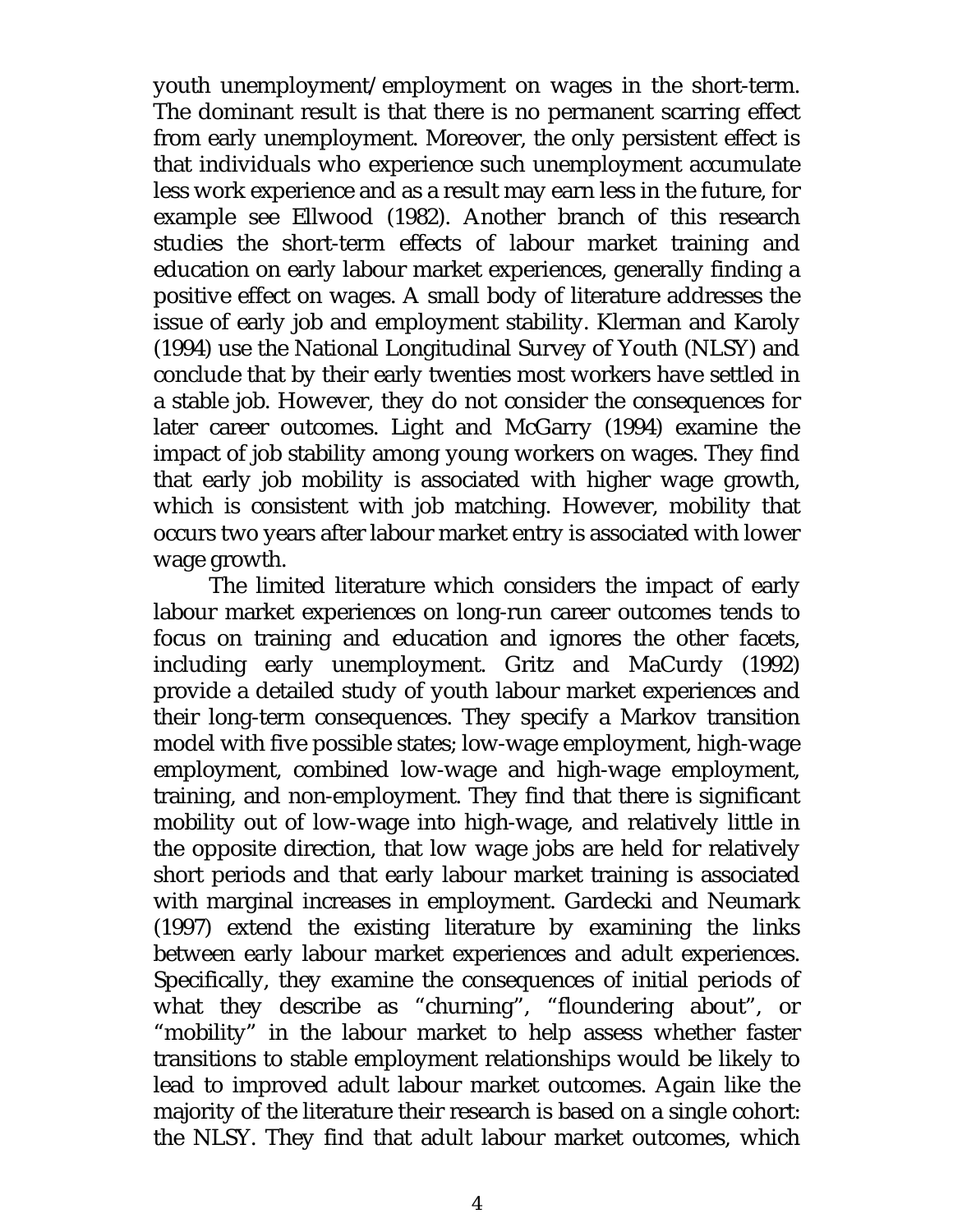they define as the late-twenties or early to mid-thirties, are for the most part unrelated to early labour market experiences for both males and females3. We attempt to build on the existing research by considering the impact of early career unemployment on longer-run unemployment outcomes.

There is less evidence for Britain on the impact of early labour market experiences on future career outcomes. Gregg and Machin (1998) assess the impact of childhood experiences on youth labour market outcomes, using a single cohort – the NCDS (National Child Development Survey). However, they focus on family background, childhood experiences of poverty and the like rather than the impact of early unemployment experiences. A larger literature exists on the scarring effects of early youth unemployment, but much of this literature focuses on the psychological rather than economic impacts, see for example Clark *et al* (1999). Heckman and Borjas (1980) investigate the impact of past unemployment spells on current labour market status and find no evidence that previous occurrences of unemployment or their duration affect labour market behaviour. More recently Arulampalam *et al* (1998) use the British Household Panel Survey (BHPS) to show strong evidence of state dependence of unemployment for males. Gregg (1998) using the NCDS also finds evidence that spells of unemployment have persistent scarring effects. Nickell *et al* (1999) draw on earlier research to assert that workers who lose their jobs and have a spell of unemployment tend to work at a lower rate of pay and often suffer a permanent pay reduction. They proceed to test the hypothesis that these wage reductions have grown since the early 1980s. That is, that the individual scarring effects of unemployment have become more severe. They split data from the UK New Earnings Survey and the JUVOS unemployment records into three sample periods 1982-86, 1987-91, 1992-97 and test to see if the negative impact of an unemployment spell on earnings has increased in absolute size from the first sample to the last. They estimate that losses in the last period are approximately 50% larger than those in the first period. However, none of these studies focus on youth unemployment experiences, examining the more general picture of

j

<sup>3</sup> More recently, however, Neumark (1998) has shown using the NLSY that once early labour market experiences are instrumented, early job stability raises future wages.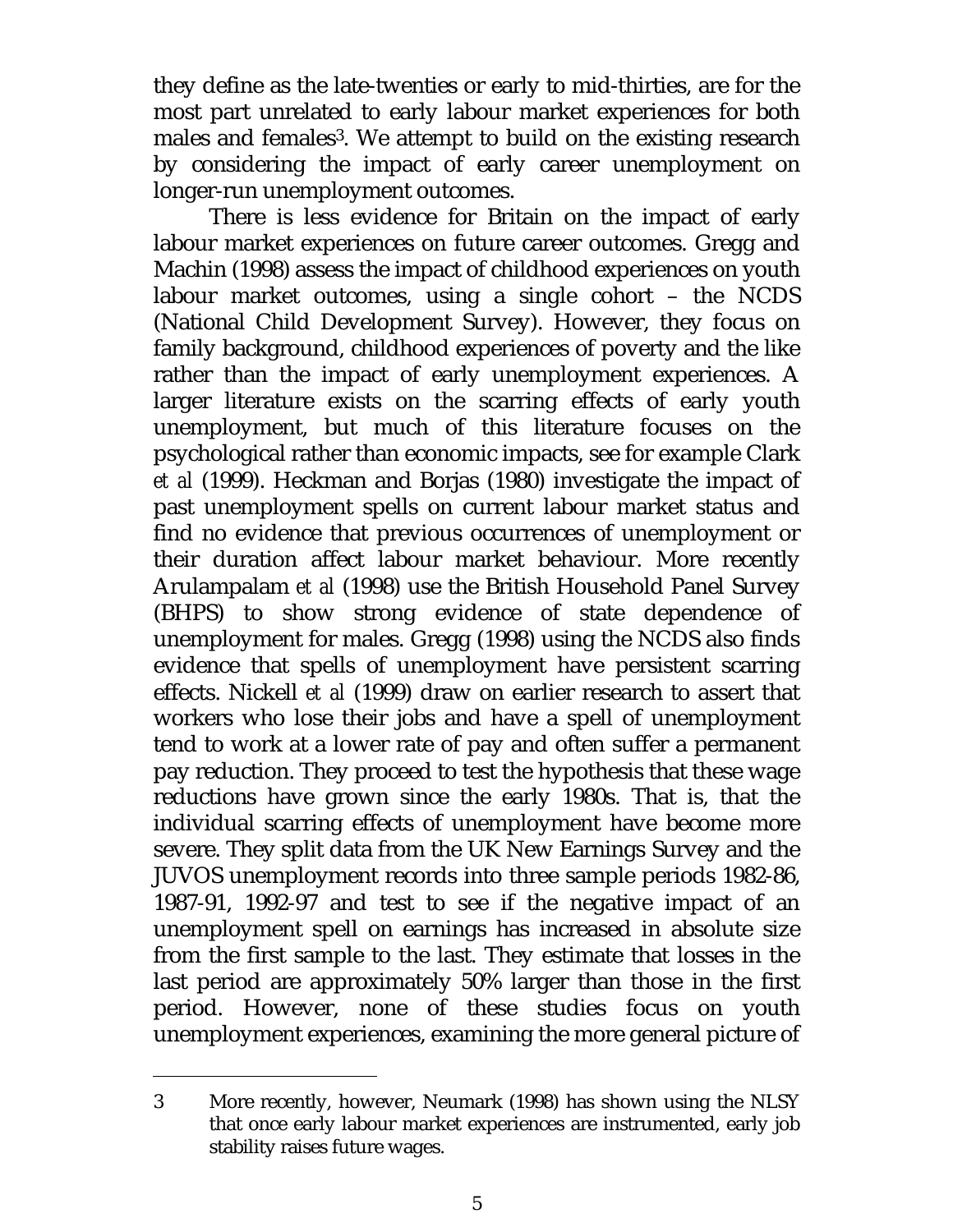unemployment spells during any part of an individual's working life.

#### *(b) Labour Market Models*

Employers often only have imperfect information about the ability of applicants and about their own workers. They acquire information to estimate this from the previous employment records of applicants and from observing workers once employed. It is likely that both these signals will be only partially correlated with true underlying ability. Employers will therefore rely more on the less noisy signal. The implication of this is that an individual's past employment record will matter more to her future employment chances if true ability is difficult to gauge accurately through other means (qualifications, observations once employed). This in turn influences whether individuals are likely to face a persistent employment penalty from unemployment early in their career.

The second issue is the decision to stay on at school, and the way in which this decision relates to the prevailing labour market conditions. Micklewright *et al.* (1989) argue that high unemployment could have three possible effects. First, high unemployment might encourage children to remain in full-time education because of the lower opportunity cost of remaining in school. Second, high unemployment may increase uncertainty about the returns to education, leading risk-averse individuals to reduce their optimal schooling. Third, actual unemployment of other household members and the resultant fall in household income could increase pressures on a child to leave school to get a job. These pull in opposite directions, leaving the overall outcome as an empirical matter.

### *(c) Empirical Model and Identification*

This sub-section presents the details of our empirical strategy, and the next section discusses the data; readers interested in the results can skip to section 4. We argue that an individual's probability of being unemployed depends on their age, *a*, a vector of other characteristics about them, *X*, and general macroeconomic conditions, *t*. We are comparing across cohorts and hence we can think of the distribution of *X* as having components common to all cohorts and mean differences between cohorts. The former are dropped and the latter are labelled *c*. That is, we assume that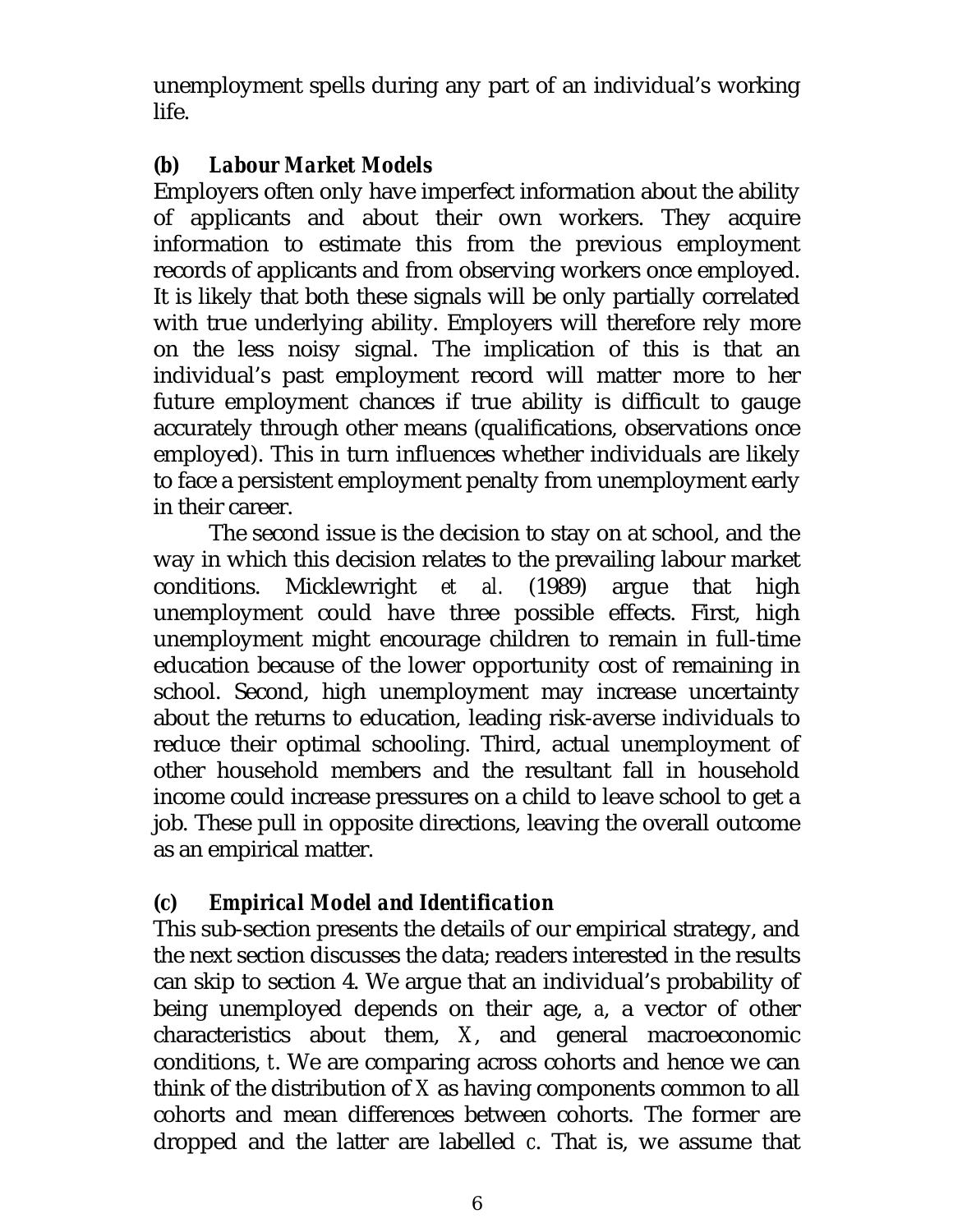individuals are the same in terms of unemployment propensity apart from their age, their cohort and the stage of the business cycle. We denote by *U(a, c, t)* the unemployment rate of cohort *c* when it is of age *a* at time *t*. Given that age, cohort and time are perfectly linearly dependent, we need to make some identifying assumption to make progress. The assumption we make is that the effect of the business cycle is separable: it impacts on all ages and cohorts in the same proportionate way. To be precise:

$$
U(a, c, t) = f(a, c).g(t)
$$
 (1)

and we analyse

$$
u(a, c) \equiv U(a, c, t)/g(t) = f(a, c)
$$
 (2)

That is, we normalise the unemployment rate of a cohort-age cell by the aggregate unemployment rate at that date: the date that cohort *c* reached age *a*. We first investigate the form of this normalised unemployment rate of in a non-parametric way, graphing it out by age and cohort. We then estimate the relationship with age and investigate the hypothesis that the cohort effect includes a relationship to early career unemployment rates, denoted *u16-18c*, the average aggregate unemployment rate when cohort *c* was aged 16 – 18. This relationship is investigated by both pooled and fixed-effects regression. In the pooled regression we simply regress the normalised unemployment rate on age dummies *h(a)* and early career unemployment. Formally:

$$
u(a, c) = \alpha + \beta_1 h(a) + \beta_2 u 16 - 18_c + \varepsilon_{ac}
$$
 (3)

The fixed-effects analysis, which makes full use of the panel nature of the data by controlling for cohort heterogeneity, follows a twostage technique. Firstly we estimate the normalised unemployment rate as a function of the time-varying covariate, age. Formally:

$$
u(a, c) = \alpha + \beta h(a) + \varepsilon_{ac} + \eta_c \tag{4}
$$

Secondly we extract the computed fixed-effect  $\hat{\eta}_c$  and regress this against the non time-varying covariate, *u16-18<sub>c</sub>*. This second stage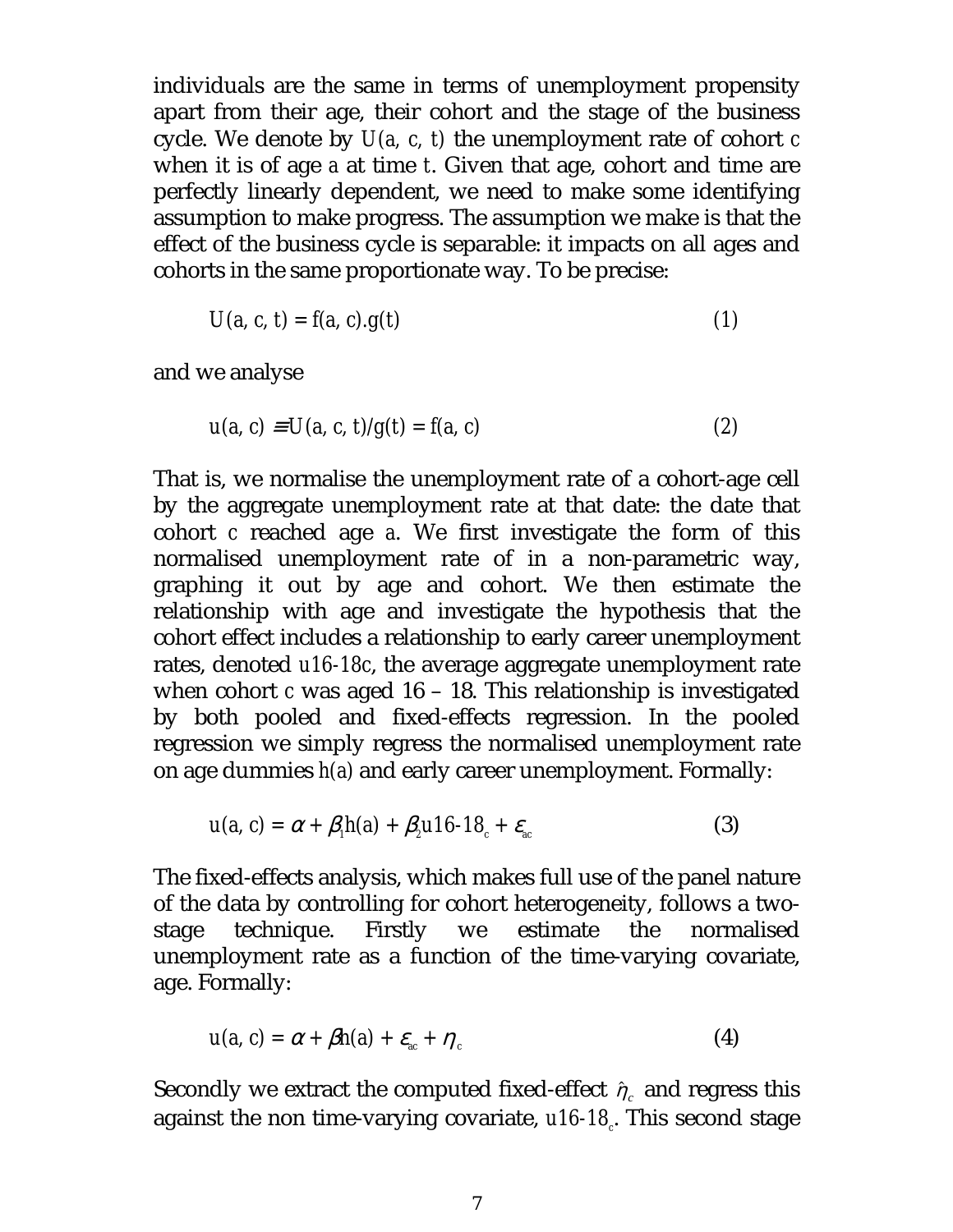regression will isolate any component of differences between cohorts that are correlated with early-career unemployment.

### **3. Data**

The data are drawn from the Labour Force Survey (LFS) between 1981 and 1997. The LFS is a survey of households living at private addresses in Great Britain. The first LFS in the UK was carried out in 1973 and was subsequently conducted biannually until 1983. Between 1984 and 1991 the survey was carried out annually. Since 1992 quarterly publications have become possible due to the increased sample size to cover over 60,000 households every quarter. In order to construct our cohorts we required annual data for the period 1981 to 1997. Therefore we used the 1981 and 1983 biannual, 1984 to 1991 annual, and the 1992 to 1997 spring quarter surveys.

The LFS is intended to be representative of the whole population of the UK. The population covered is all persons resident in private households, all persons resident in National Health Service accommodation, and young people living away from the parental home in a student hall of residence or similar institution during term time. The sample design currently consists of 59,000 responding households in Great Britain every quarter, representing 0.3% of the GB population. A sample of approximately 2,000 responding households in Northern Ireland is added to this, representing 0.4% of the NI population, allowing United Kingdom analyses to be made. Households are interviewed face to face at their first inclusion in the survey and by telephone, if possible, at intervals thereafter. The LFS utilises a two-stage sampling procedure; the first stage is a stratified random sample of areas and the second stage a systematic sample of addresses.

We selected the International Labour Organisation (ILO) definition as our measure of unemployment. An individual is ILO unemployed if they are without a paid job, are available to start work in the next two weeks and have either looked for work at some time during the last four weeks or are waiting to start a job which they have already obtained. This measure is readily available from the LFS for the years 1987 to 1997, through the variables UNIVEC (1987-1991) and INECACA (1991-1997).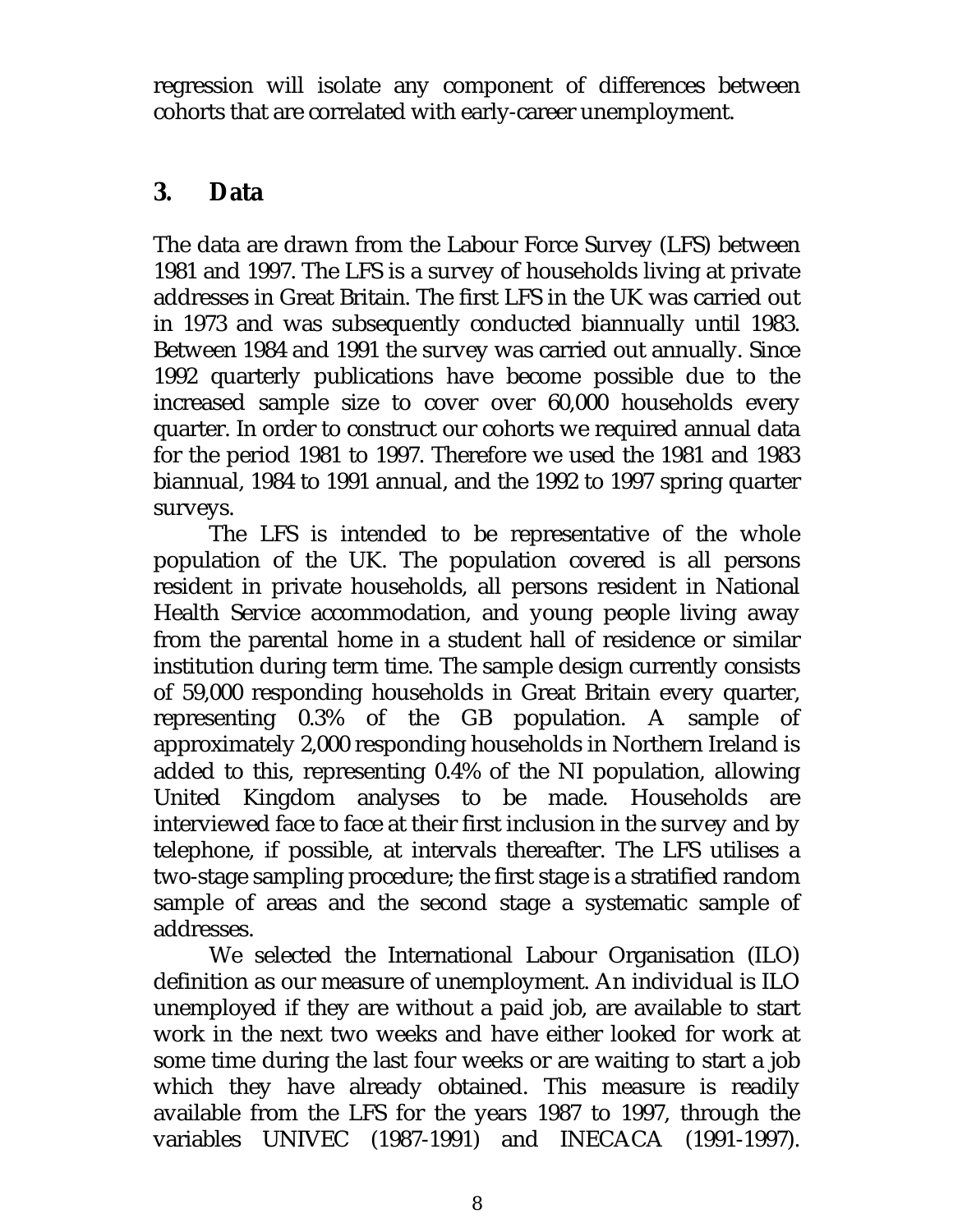Similarly, ILO unemployment can be derived for 1984-1986 by combining a number of variables. Specifically, we used the variables SCHEMES, YTS, WORKING and JOBAWAY to determine whether an individual was in paid employment. We then combined this with AGE and STARTNOW to determine whether individuals where without a paid job and available to start work in the next four weeks. Finally, we used LOOKING, LOOKFOUR/LOOK4WKS and NOTLOOK to determine whether individuals had either been looking for work in the last four weeks or were waiting to start a job which they have already obtained. Combining these variables in this way enabled us to obtain an accurate measure of ILO unemployment. This was confirmed by our exact replication of ILO unemployment figures provided by the Office for National Statistics.

Whilst we were able to obtain an exact measure of ILO unemployment for 1984-1997 the definition itself did not exist until 1984. As a result the 1981 and 1983 surveys do not contain the necessary questions to construct an exact ILO unemployed variable. Therefore, we proceeded to construct as accurate a measure as possible for these years using the same technique as we did for 1984-1986. The 1981 survey does not contain the variable LOOKFOUR/LOOK4WKS, but does have a variable SEEKEMPD (Whether seeking employment last week). Therefore, we constructed a variable, which is identical to the ILO definition with the exception that the individual needed to have been looking for work in the last week rather than the last four weeks. Similarly for 1983 there is no LOOKFOUR/LOOK4WKS variable. However, we were able to construct a variable which went some way to including the requirement to have been looking for work in the last four weeks by using the variable MNMETHIE (Main method of looking for work in the last four weeks). If individuals responded positively to this question we took that as positive indication that they had been looking for work in the last four weeks. We accept that due to the nature of the variables in the 1981 and 1983 surveys our measure of ILO unemployment for these years is not perfect. However, we argue that for 1981 any bias is likely to be downward and result in an underestimate of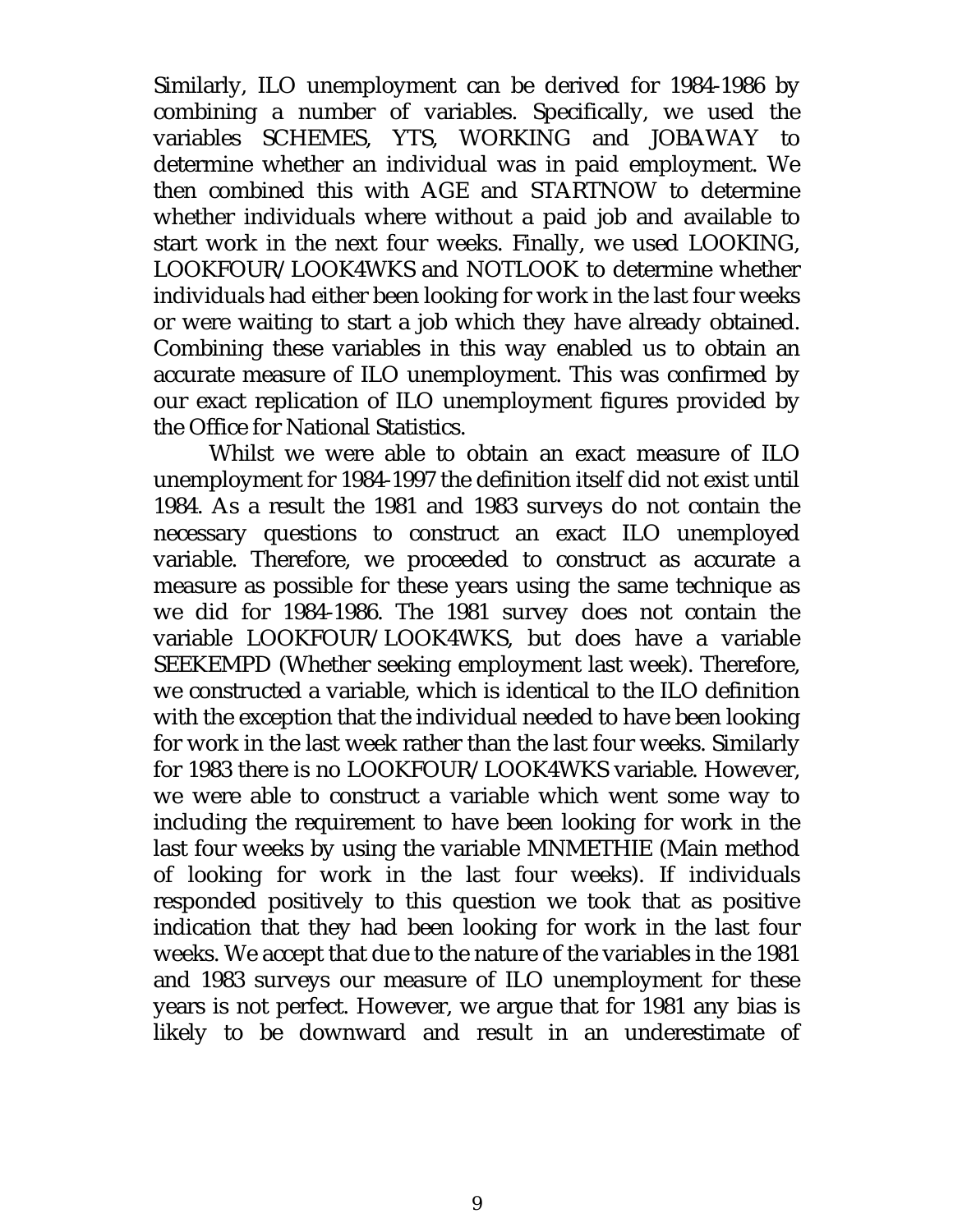unemployment, due to the stricter requirement to have been looking for work in the last week rather than the last four weeks<sup>4</sup>.

For our analysis we required a measure of the level of education attained by individuals. The LFS has a wealth of education variables to choose from, but again we were confronted by the problem that the LFS does not have a single consistent education variable which runs from 1981 to 1997. This is primarily due to changes in the UK education system, for instance the introduction of vocational qualifications. Since all that we required was a broad measure of an individuals education, we decided to adapt a classification from Haynes and Sessions (1998). We used the variables HIQUAL and QUALS to create an education/qualifications variable with four categories, high, mid, low and no qualifications. Those individuals with degree level qualifications were classified as having high level qualifications, those with A level and equivalent qualifications as mid level, those with GCSE/O level and equivalent as low level, finally leaving those with no formal qualifications5.

The appropriate selection of cohort size was another important consideration. There is clearly a trade off between the number of cohorts and cohort size. We decided that four-year ageband cohorts would be too large relative to the time scale on which unemployment can change dramatically (see Figure 1 below). We choose to work with three-year age-band cohorts. So for example, the 'class of '81' cohort would include individuals who were aged between 16 and 18 in 1981. The construction of the cohorts was simple - the study uses data from the years 1981, 1984, 1987, 1990, 1993 and 1996. For each of these years individuals who were in the age bands 16-18, 19-21, 22-24 and so on up to the age band 64-66 were grouped together to compute unemployment rates and these groupings are then assigned to cohorts. Cohort 1 is aged 16-18 in 1984, 19-21 in 1987, 22-24 in 1990, 25-27 in 1993 and 28-30 in 1996. Cohort 2 is similarly defined with ages 16-18 in 1981, 19-21 in 1984 etc.. The process was repeated to create a total of fourteen threeyear age-band cohorts. Details of sample size by cohort and agecategory are presented in Appendix 1 for all individuals aged 16- 70.

j

<sup>4</sup> Further details of the methods employed and relevant codes for each variable are available on request.

<sup>5</sup> Again further details are available on request.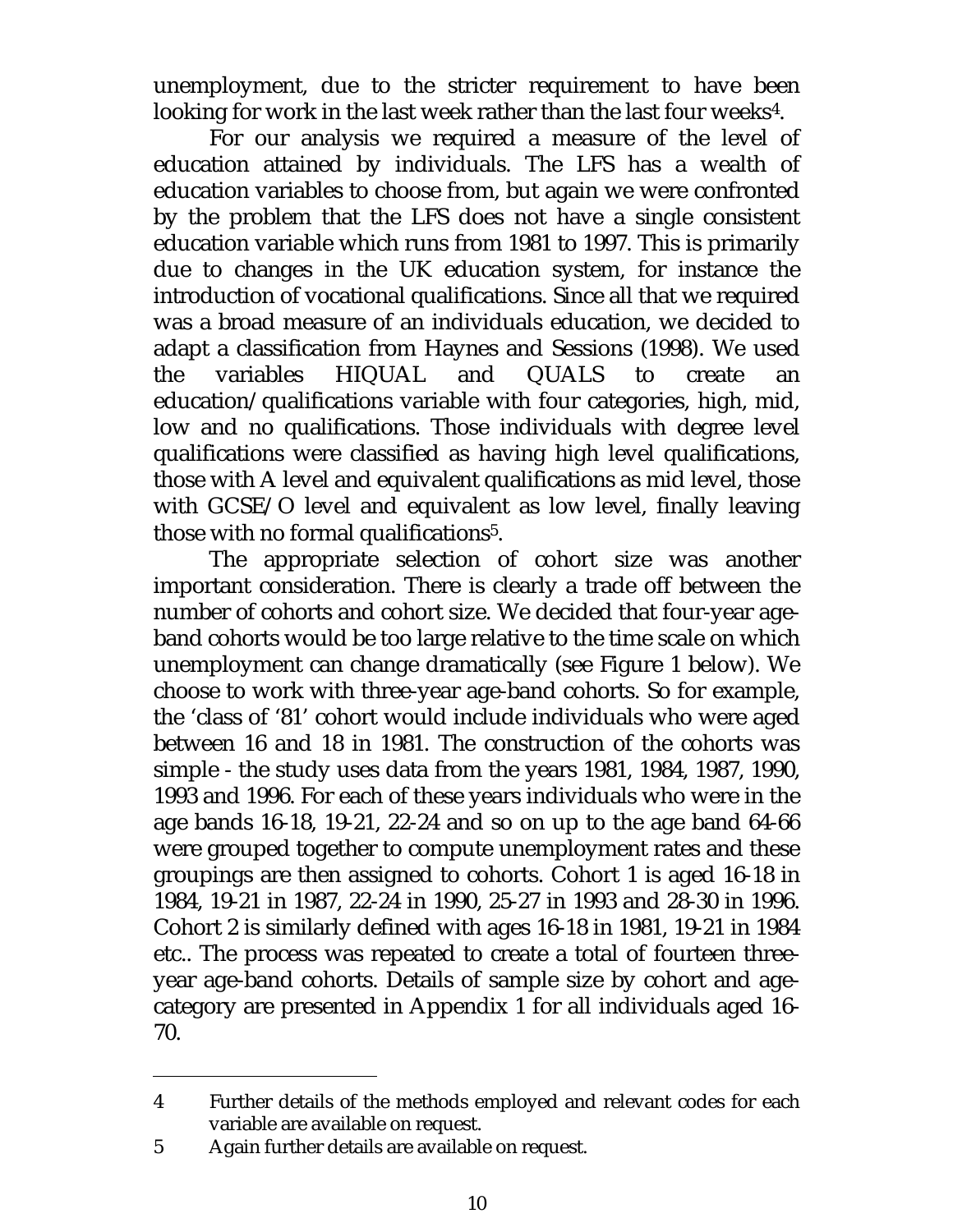#### **4. Results**

As a preliminary, Figure 1 graphs out the aggregate ILO unemployment rate for the years 1979 to 1996. The most striking feature from this graph is the huge increase in unemployment between 1979 and 1981. This serves to illustrate the issue for those entering the labour market at this time. Unemployment continues to rise until 1984, but at a slower rate and then begins a rapid fall until 1990. Where once more it begins to climb, reaching a second peak in 1993 and finally drops off during the remaining years.



**Figure 1: Aggregate ILO Unemployment 1979 to 1996**

Figures 2a and 2b plot the normalised ILO unemployment rate, on the vertical axis, against three-year age categories for each cohort group separately for males and females. It is useful to focus on the point where normalised unemployment equals unity, since at this point there is no difference between the individual cohort unemployment rate and the aggregate rate. So when the normalised rate is greater (less) than unity the cohort is experiencing higher (lower) unemployment than the economy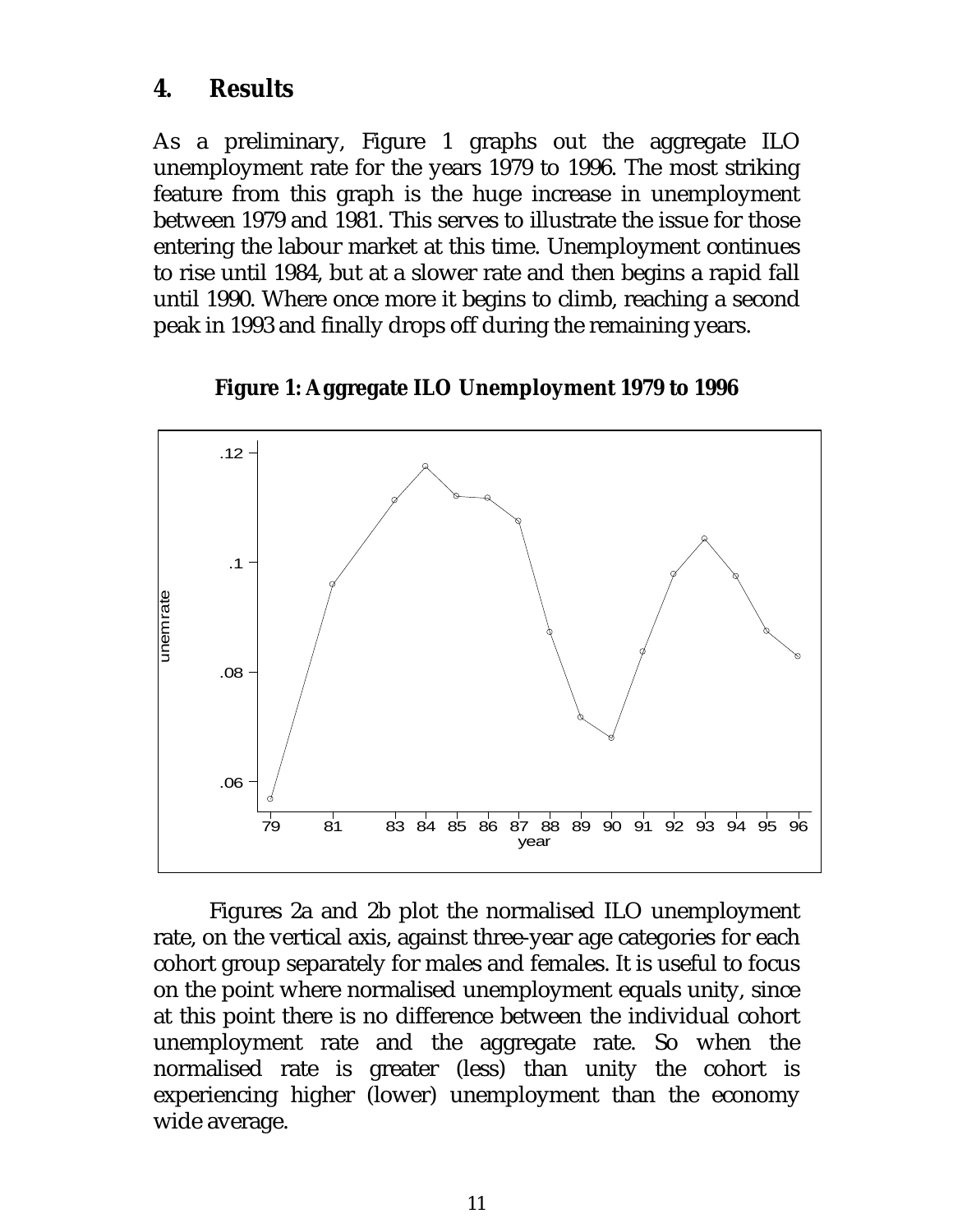The first point to note is that male normalised unemployment follows the familiar (for Britain) U shaped pattern, that is, unemployment falls rapidly with age before levelling off during the thirties and then it begins to increase as individuals approach retirement age. Whilst the U shape also holds for females it is considerably less marked than for males. The initial fall in female normalised unemployment is at a slower rate than for males and, unlike the males, it continues decreasing until the late forties whereby it begins to increase, but to a far lesser extent than for the males.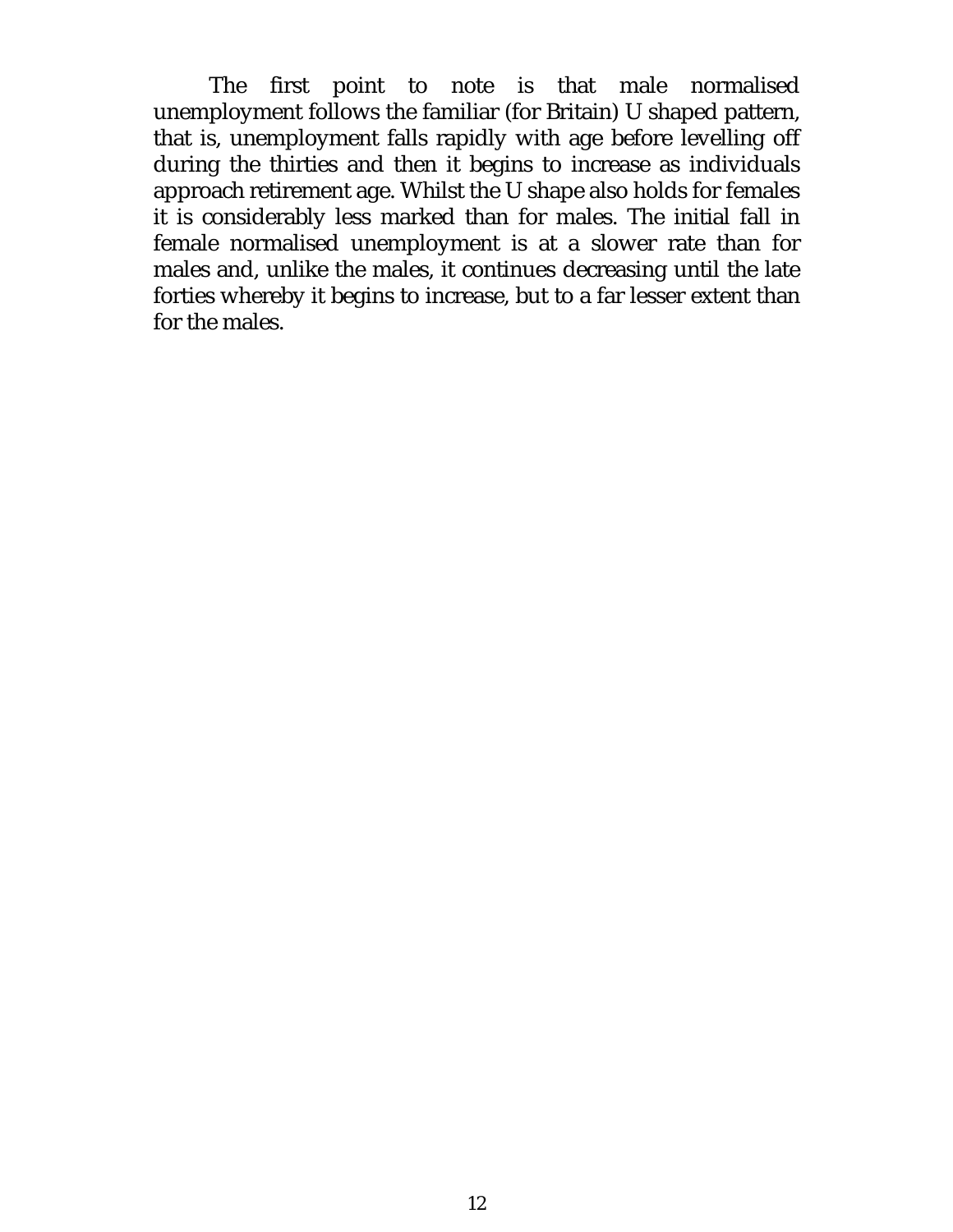**Figure 2a: Male Normalised ILO Unemployment Rate by Age and Cohort**



**Figure 2b: Female Normalised ILO Unemployment Rate by Age and Cohort**

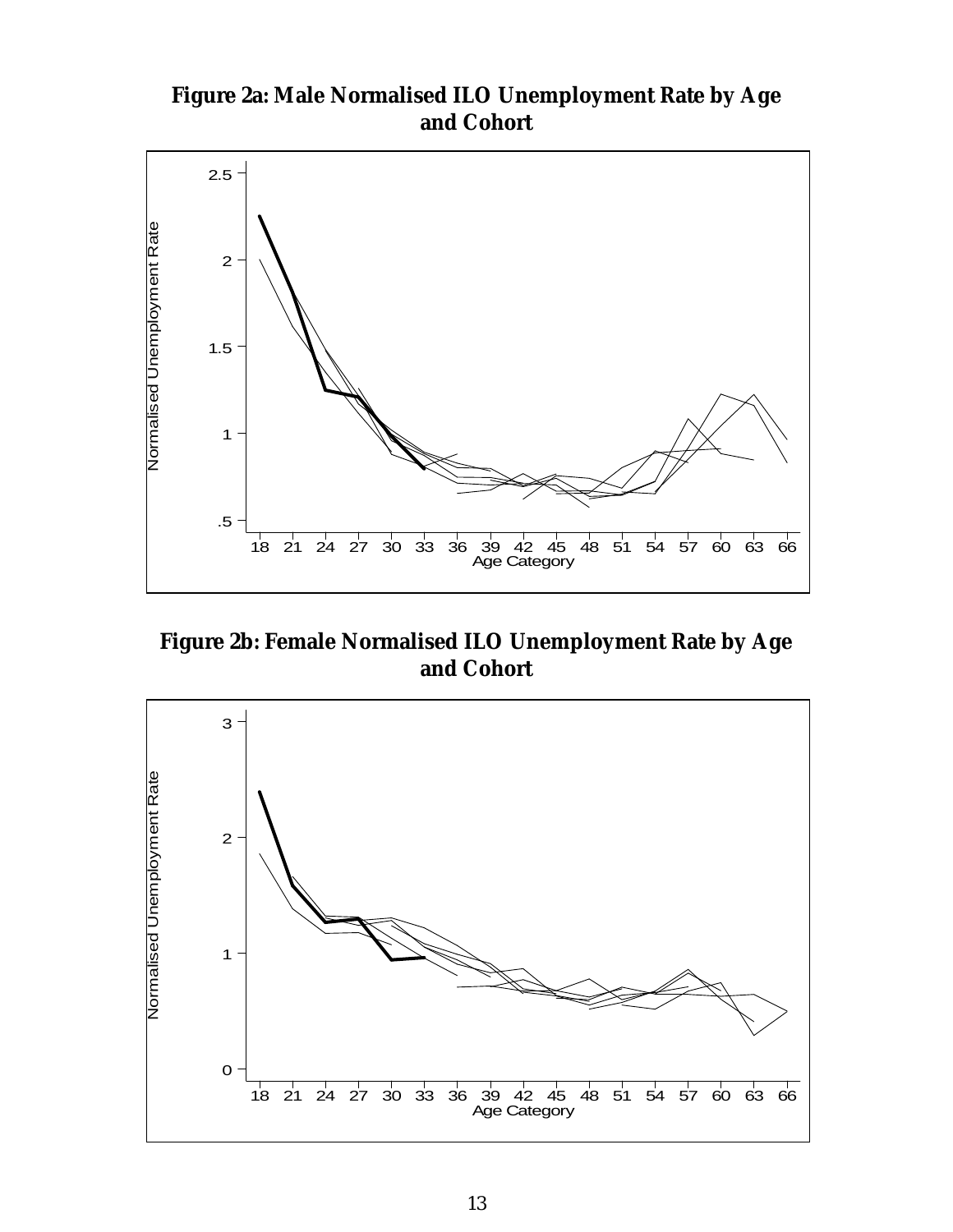

**Figure 3b: Female Normalised Employment Rate by Age and Cohort**



**Figure 3a: Male Normalised Employment Rate by Age and Cohort**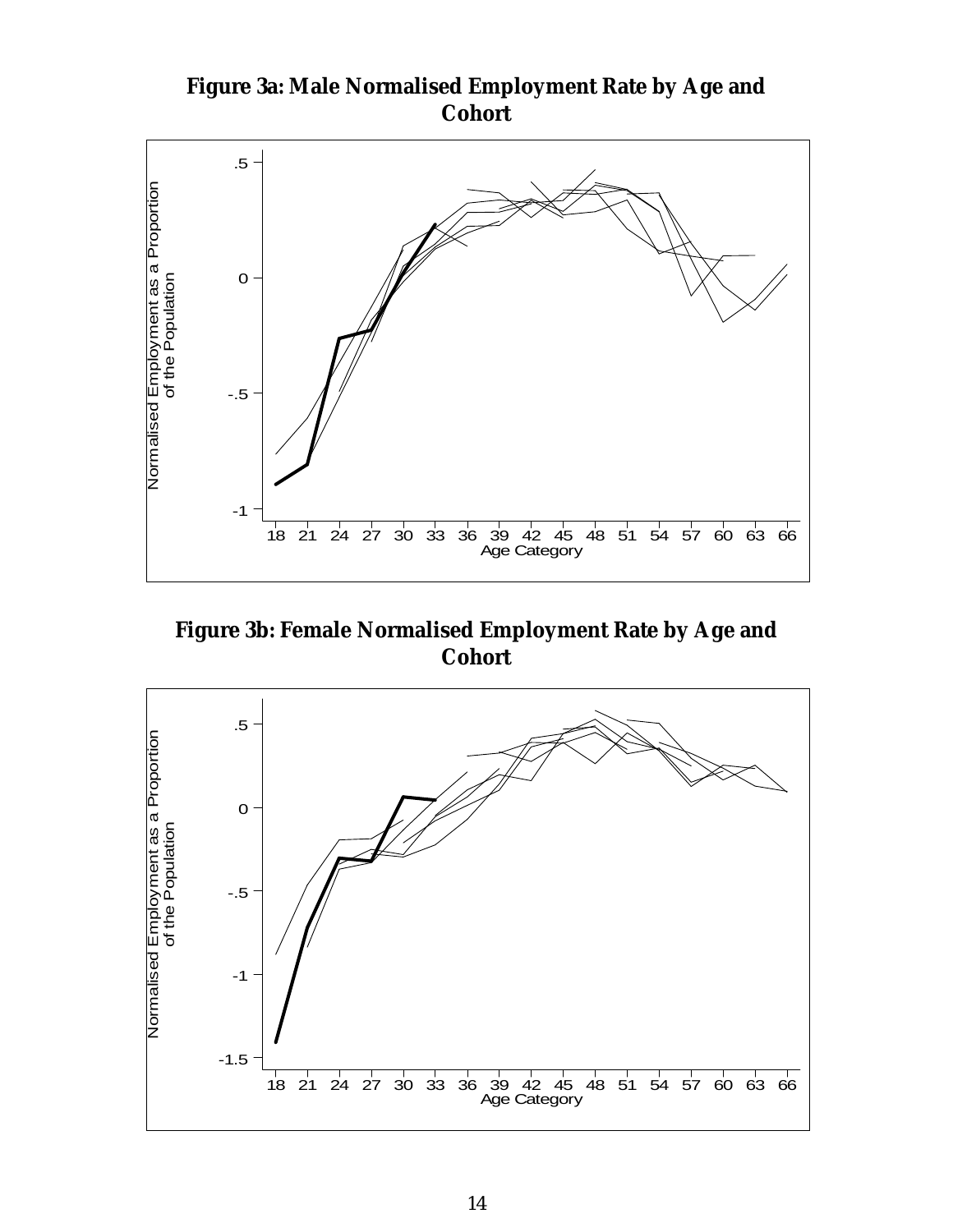

**Figure 4: Male Normalised ILO Unemployment Rate and Cohort and Education sub-groups**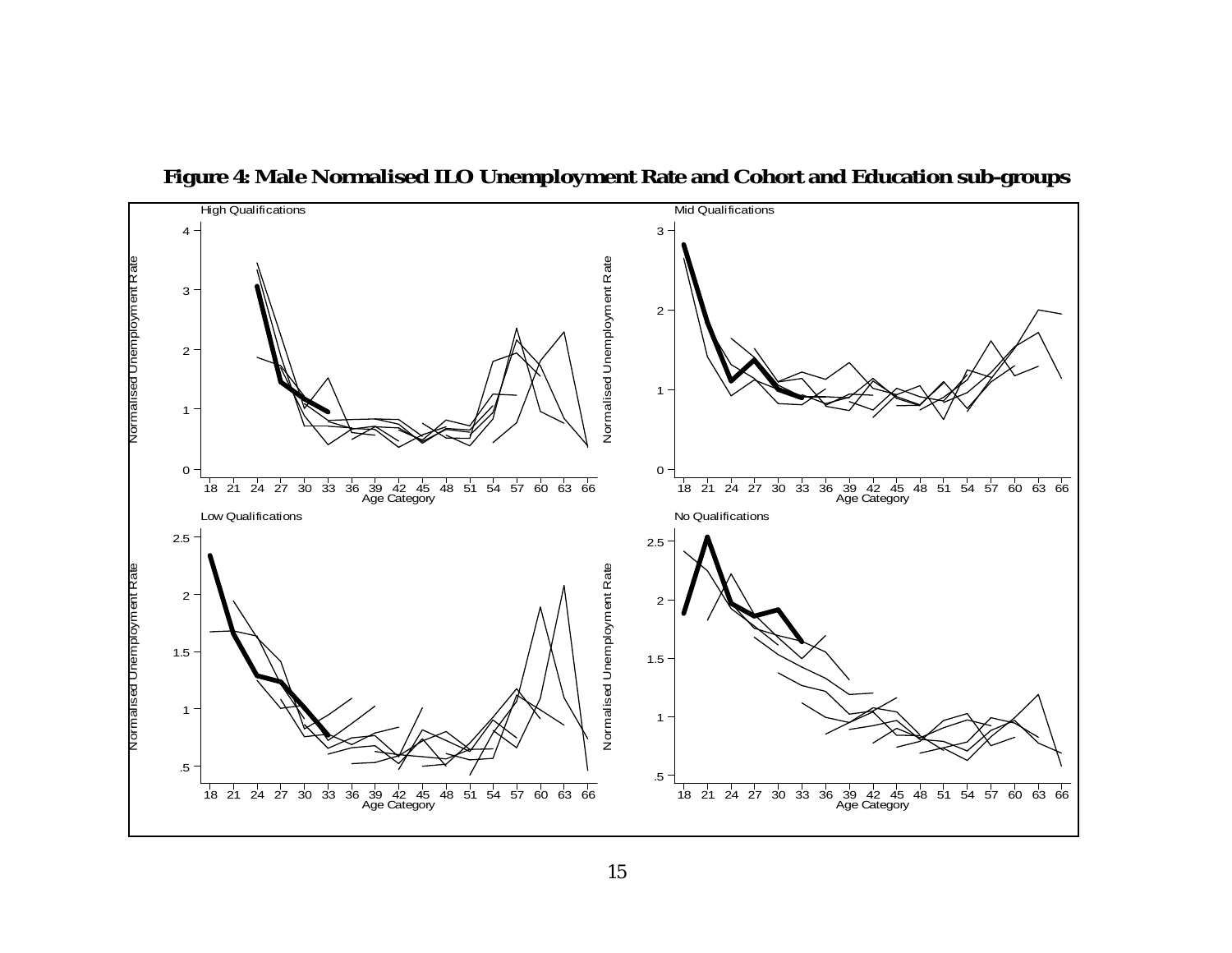

**Figure 5: Female Normalised ILO Unemployment Rate and Cohort and Education sub-groups**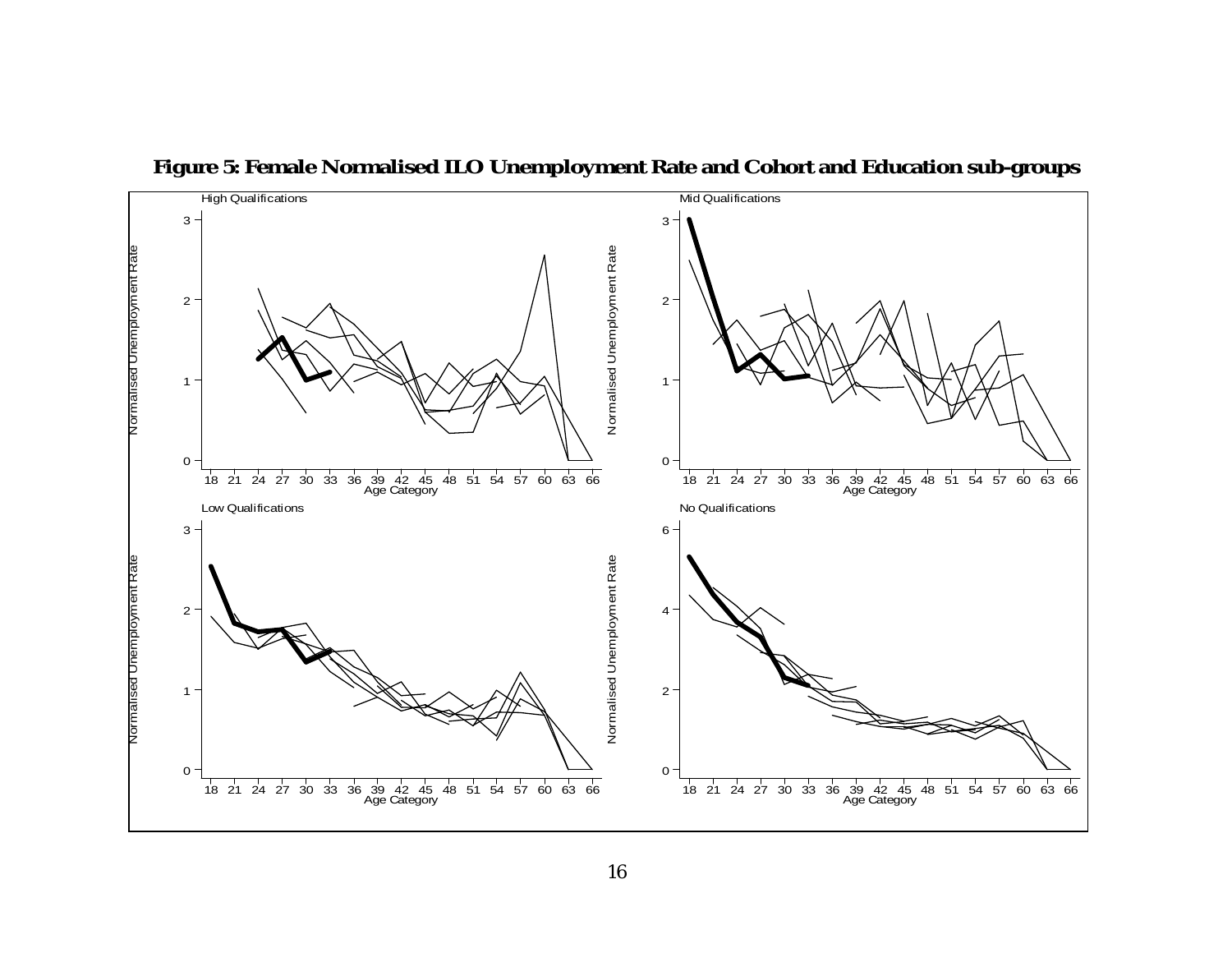Perhaps the most striking feature is that the 1981 cohort (marked in these and subsequent figures by a thicker line), those individuals who were aged 16 to 18 in 1981, appears to be no different to any other. We know that these individuals were entering the labour market at a time when unemployment was increasing at a rapid rate and therefore, as expected, their normalised unemployment rate when they were aged 16 to 18 is relatively high. However, for both males and females, by the time they had reached their mid-twenties their experience of unemployment is no different to any of the other cohorts. The graphs do show a much wider spread of cohort unemployment rates for women than men in the age range 27- 39. This may be due to cohort differences in labour supply behaviour around child rearing.

In order to check that our results were not sensitive to window length, the figures were replicated using 2-year age category cohorts and the results were the same.

It could be that part of the effect of early unemployment is to weaken individual's attachment to the labour force, and hence they disappear from the unemployment count. We therefore also investigated the employment to (working age) population ratio. Figures 3a and 3b address this issue by plotting the normalised employment rates by age and cohort. We see the same pattern as before for both men and women. For men in the 1981 cohort, the initial employment rate is indeed very low, but by the time this cohort is in its late twenties or early thirties, it is indistinguishable from other cohort groups. Note that the employment rate for those in the subsequent cohort (leaving school in 1984) at age 18 is much higher – by this time, a variety of government schemes were in place to respond to high youth unemployment, and so more individuals were in employment.

There is no reason to expect a uniform effect of adverse early-career labour market conditions on all workers. We might expect heterogeneity by ability; one measure of this is qualifications. We can investigate this by replicating our normalised unemployment graphs for each of our four education categories. Figure 4 plots the normalised ILO unemployment rate against three-year age categories by cohort group for males with high, mid, low and no qualifications. When comparing these with figure 2a it is clear that the U shaped relationship between normalised unemployment and age persists, but is considerably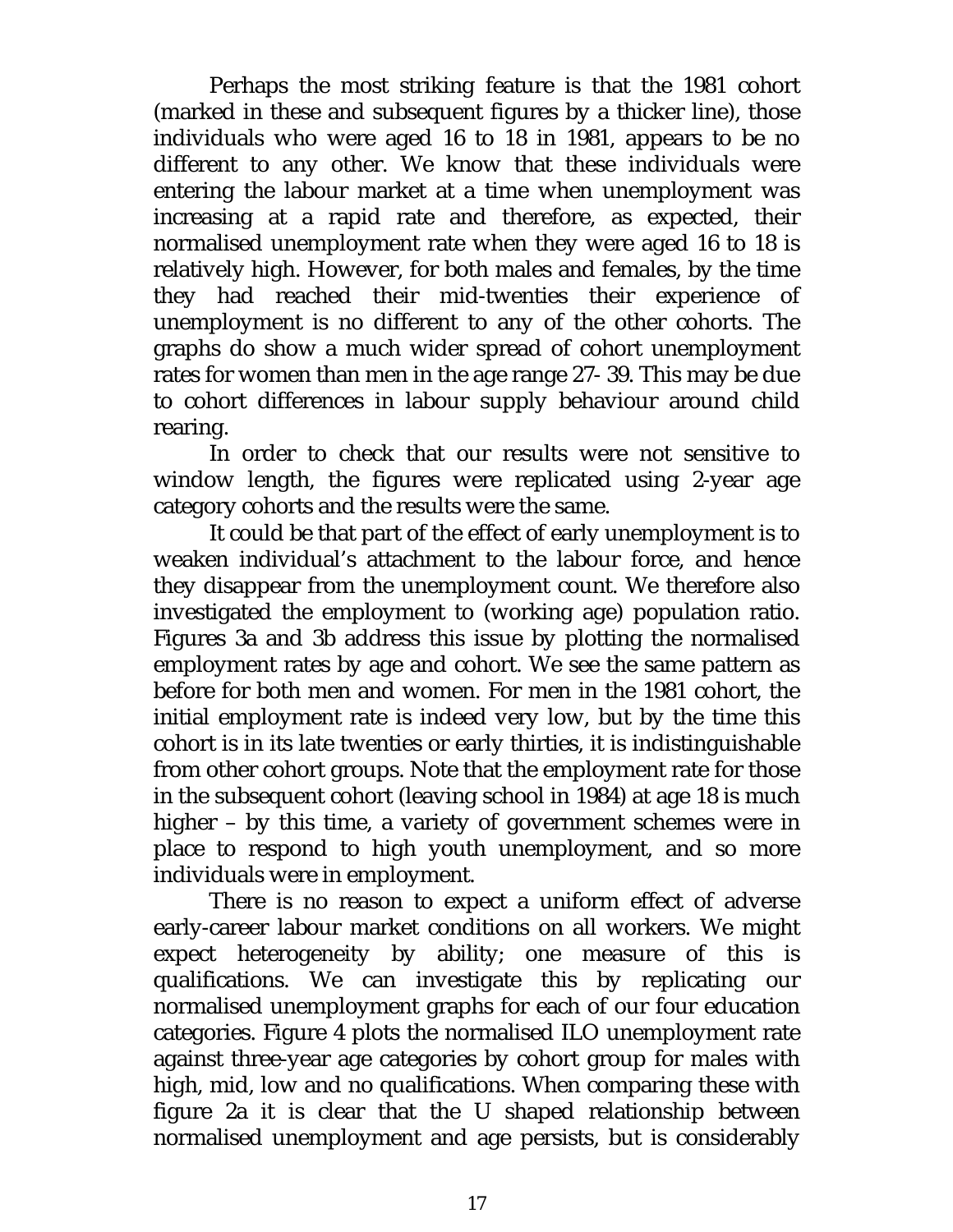less marked for those with no qualifications. The figures for those with a qualification of any type follow a very similar pattern with high but falling unemployment in the early years of their working lives and rising unemployment as they approach retirement. One interesting feature is that those with high level qualifications experience relatively high unemployment on entering the labour market. This perhaps reflects the phenomenon of high graduate unemployment. However, the most significant point to note from these three graphs is that the class of '81 cohort, as with the earlier graphs, appears to be no different to any other cohort. This is not the case for males with no qualifications. Here the class of '81 cohort does appear to have a higher normalised unemployment rate than the other cohorts, even by the time they reach their midthirties. Perhaps for this group there is some evidence of scarring.

Figure 5 plots the normalised ILO unemployment rate against three-year age categories by cohort group for females with high, mid, low and no qualifications. The first point to note is that the graphs for high and mid qualifications appear rather noisy, though like figure 2b they do show a general downward slope, and there is no distinguishable difference between the class of '81 cohort and the others. However, it is clear from the graph of high qualifications that, unlike the males, females do not appear to suffer from high graduate unemployment. In fact females with high level qualifications actually enter the labour market with lower normalised unemployment rates than females with lower level qualifications. The graphs of low and no qualifications are rather less noisy, but again appear to reinforce the general points drawn from figure 2b. The most interesting feature of this set of figures is that, unlike the males, females from the class of '81 cohort do not appear to have suffered any scarring. Another point worth noting is that all females with no qualifications enter the labour market with far higher normalised unemployment rates than both males and all other education sub-groups.

We now turn to regression analysis to test for any significant patterns in the data. For each education sub-group, for both males and females, we regress the normalised unemployment rate on a set of age dummies and the early-career unemployment rate<sup>6</sup>

<sup>6</sup> A consistent annual claimant unemployment series was taken from the *Employment Gazette* and the average unemployment rate when each cohort was aged 16 to 18 was calculated.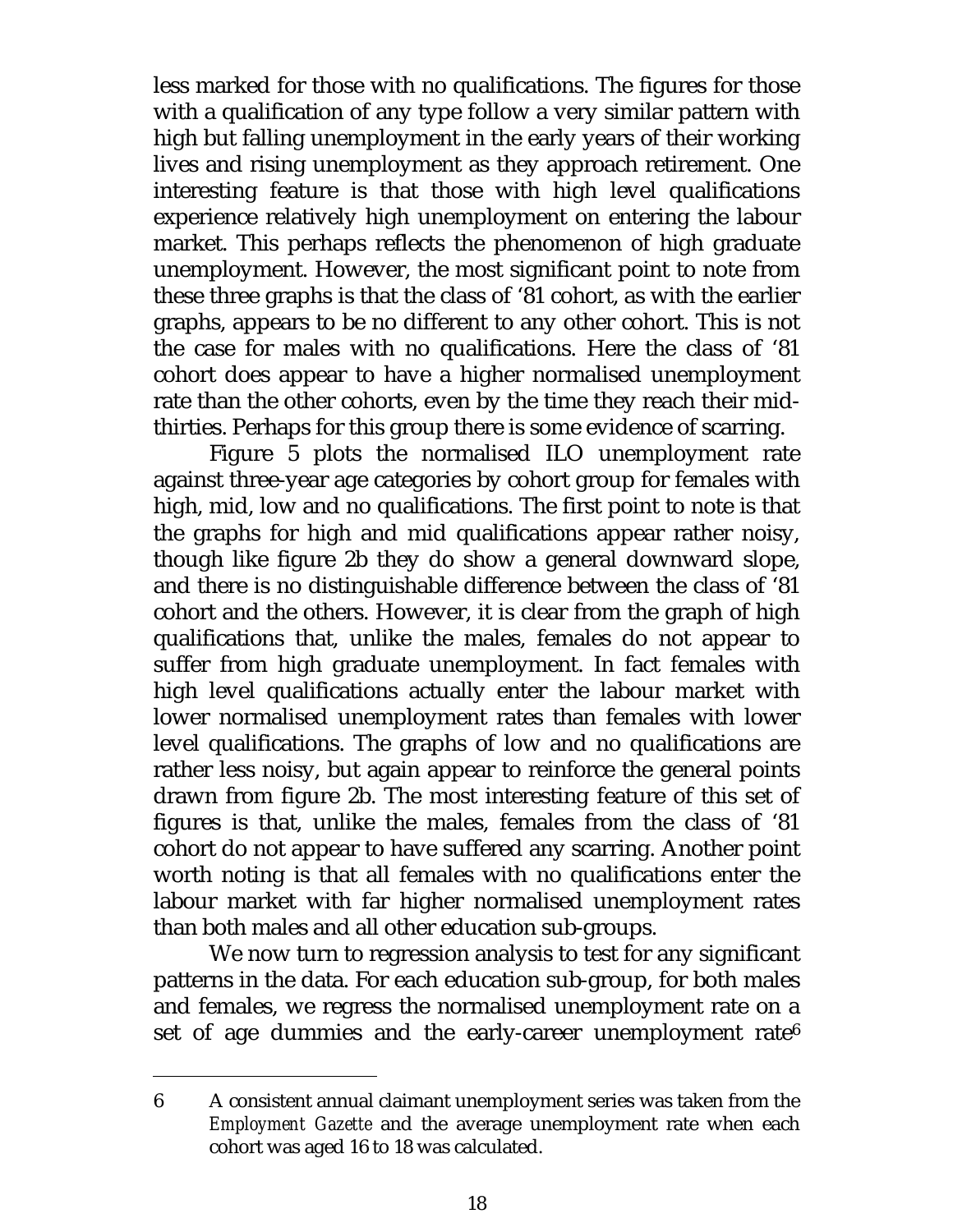experienced by each of the ten youngest cohorts7. This relation was estimated by both pooled and fixed-effects regression: these are equations 3 and 4 respectively. The results are presented in Tables 1 and 2 for males and females respectively.

The first point to note is that the coefficients on the age category variables support our earlier findings. Specifically, for males normalised unemployment and age follow the familiar U shaped relationship and this relationship becomes less marked as we move down through the education subgroups. This feature holds true for both the pooled and fixed-effects results. Similarly for females, the downward relationship is repeated and becomes stronger as we move down the education sub-groups.

The table suggests that the impact of early-career unemployment on the normalised unemployment rate does indeed vary by skill level. For males with both high and mid level qualifications, we find evidence that early career unemployment has a small negative impact, which is significant at the 5% level for both the pooled and fixed-effects estimation. This means that for these sub-groups higher early career unemployment leads to lower normalised unemployment rates during their lifetime; it should be noted that the coefficients are small relative to the age-band coefficients. The opposite is true for males with low and no qualifications. For these sub-groups the coefficients are small and positive and again significant at the 5% level. So there is evidence for males that early-career unemployment affects lifetime normalised unemployment differently depending on which education group they belong to. It is worth noting that both the pooled and the fixed-effects estimation techniques yield the same conclusions. However, the fixed-effects results suggest a weaker effect on the high- and mid- level qualification sub-groups and a stronger effect on the low and no qualification sub-groups. A final point to note is that the  $R^2$  is consistently high for each of the models.

The impact of early career unemployment on the normalised unemployment rate for females is very similar to that of the males.

<sup>7</sup> We only include the youngest ten cohorts because reliable early career unemployment rates are not available for the oldest four cohorts. Note also that we exclude the two data points we have for an age 16-18 cell, as the normalised unemployment rate for that group would be highly correlated with the *u16-18*, variable on the right hand side.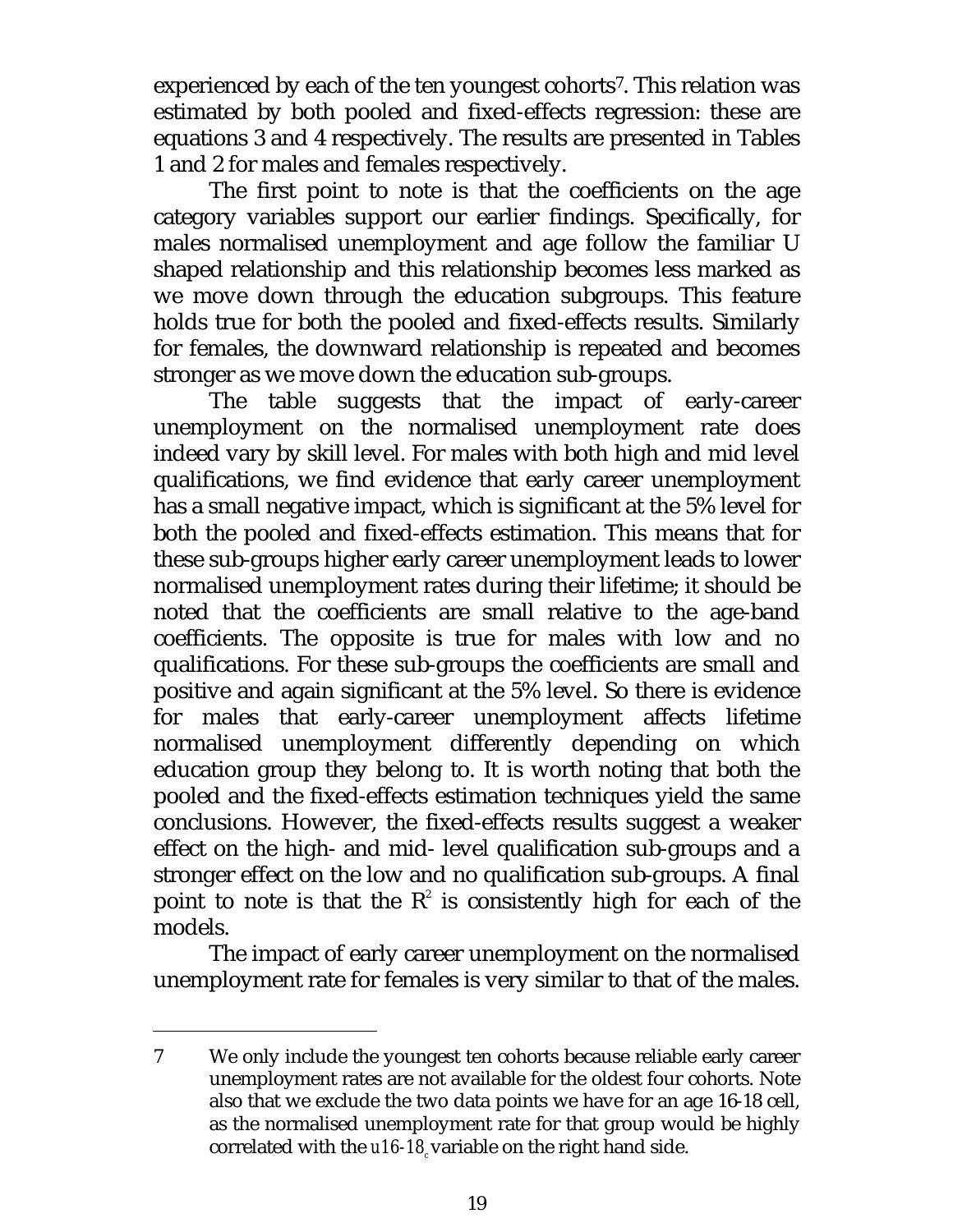However, for the females the relationship is also negative for the low qualification sub-group, but is insignificant. Moreover, the female fixed-effects results present a stronger case than that of the males, with the exception of the low qualification sub-group all of the coefficients are larger in magnitude and are now significant at the 1% level. Additionally, the  $R^2$  for both the pooled and fixedeffects estimation of the high and mid level qualification subgroups are relatively low. This comes as no surprise when recalling the lack of precision in the graphs of these sub-groups.

To interpret the size of these effects we focussed on four groups at age 28 – 30: men and women with mid-level and with no qualifications. We computed the change in the unemployment rate for each of these, deriving from a one standard deviation difference in *u16-18* (about two percentage points). The results are in Table 3. Both positive and negative numbers are greater for women. A one percentage point increase on an average unemployment rate of 13 percentage points is not insignificant (unskilled men), but it does not appear to support claims of a 'blighted generation'.

To summarise, we have found evidence that early-career unemployment rates do have an effect on later unemployment records, and that this effect is different for high and low-skilled individuals. We must also point out the reasons for interpreting these results with caution. First, we were forced to make a separability assumption for identification – this may not be valid; that is, the business cycle may impact on all ages and cohorts in different ways. Second, it should also be noted that the pooled and first-stage fixed-effects regressions had just 51 observations and that the fixed-effects second-stage used only 10 cohort observations. Third, cohorts may differ in many ways and we are simply aiming to pick up one. But one potentially confounding factor is the general secular change in the labour market in favour of the skilled and against the unskilled. Note that to the extent that this is positively correlated with our unemployment at age 16 – 18 variable, this will tend to overstate our results. That is, our results should be interpreted as an upper bound on 'scarring'.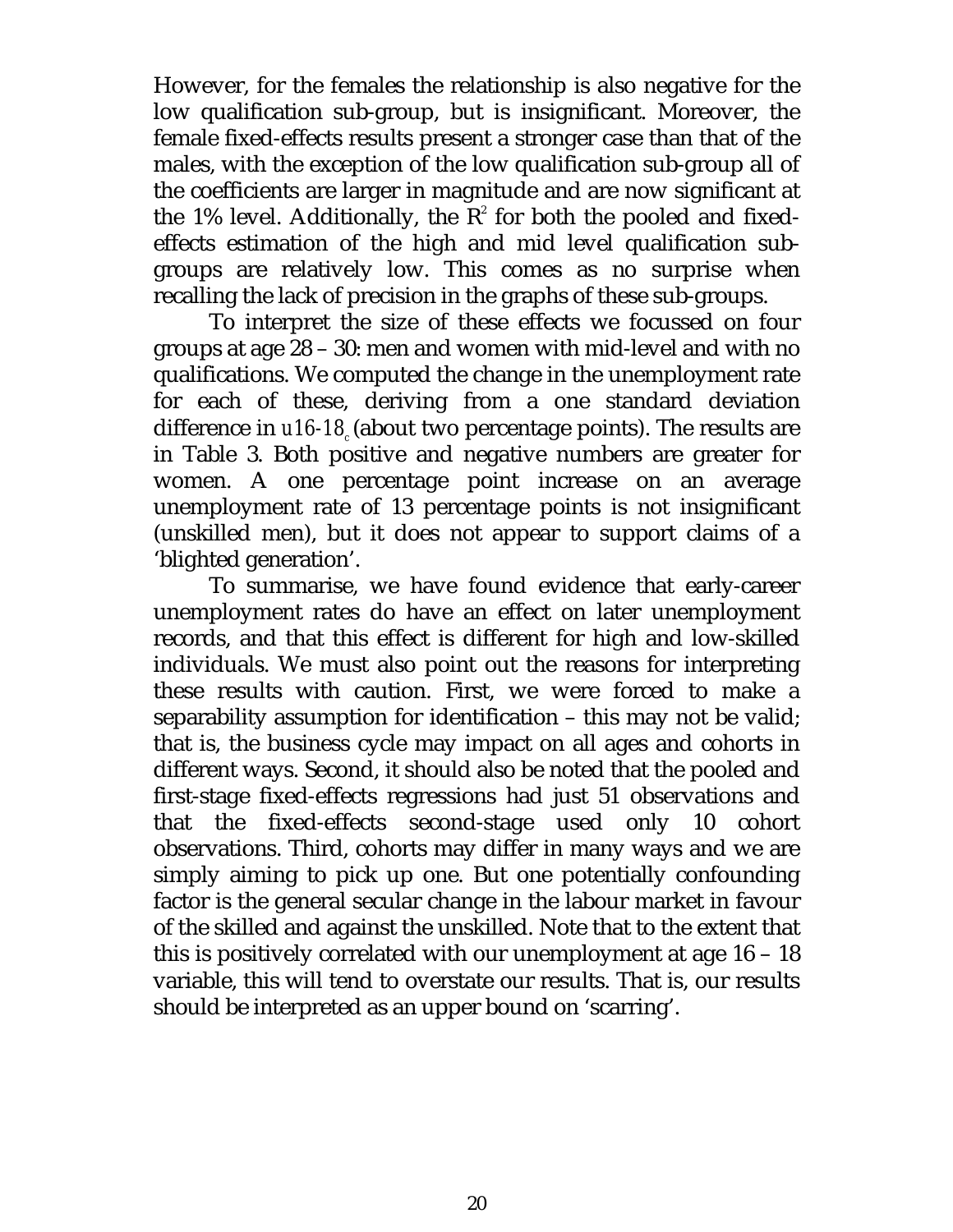### **5. Conclusion**

The recessions in Britain in the early 1980s and early 1990s involved a huge loss in output and a large drop in income for the workers involved. This grim picture would be magnified further if it were the case that adverse labour market conditions around the time an individual started her career had an enduring impact on employment prospects. In this paper we exploit cross-cohort variation in early-career unemployment rates to ask whether this is so. By taking cohort averages, and assuming the same distribution of unobservables in each cohort, this approach sidesteps the issue of heterogeneity *versus* event-dependence.

We do not find that all individuals were scarred. Indeed, there is evidence of heterogeneity in responses. We find positive effects on later unemployment of early-career unemployment for the unskilled, and negative effects for the more skilled. One implication of this is that the unemployment experiences of cohorts coming of age in poor labour market conditions are more unequal within the cohort than those of luckier cohorts.

An interpretation of these results has to focus on two things. First, the relative importance of different sources of information in the labour market is important. The issue is whether an individual's underlying ability sooner or later outweighs the adverse signal of a poor employment record. Alternatively, it may be that employers generally judge applicants' employment records in a sophisticated way and condition on general labour market conditions at the time. Second, the impact of the macro environment on an individual's decision when to leave school matters. Evidence for Britain on this matter is mixed<sup>8</sup>, with no consensus view on the effect of unemployment rates on schoolleaving rates.

<sup>8</sup> See for example, Micklewright *et. al.* (1989), Rice (1987) and Pissarides (1981).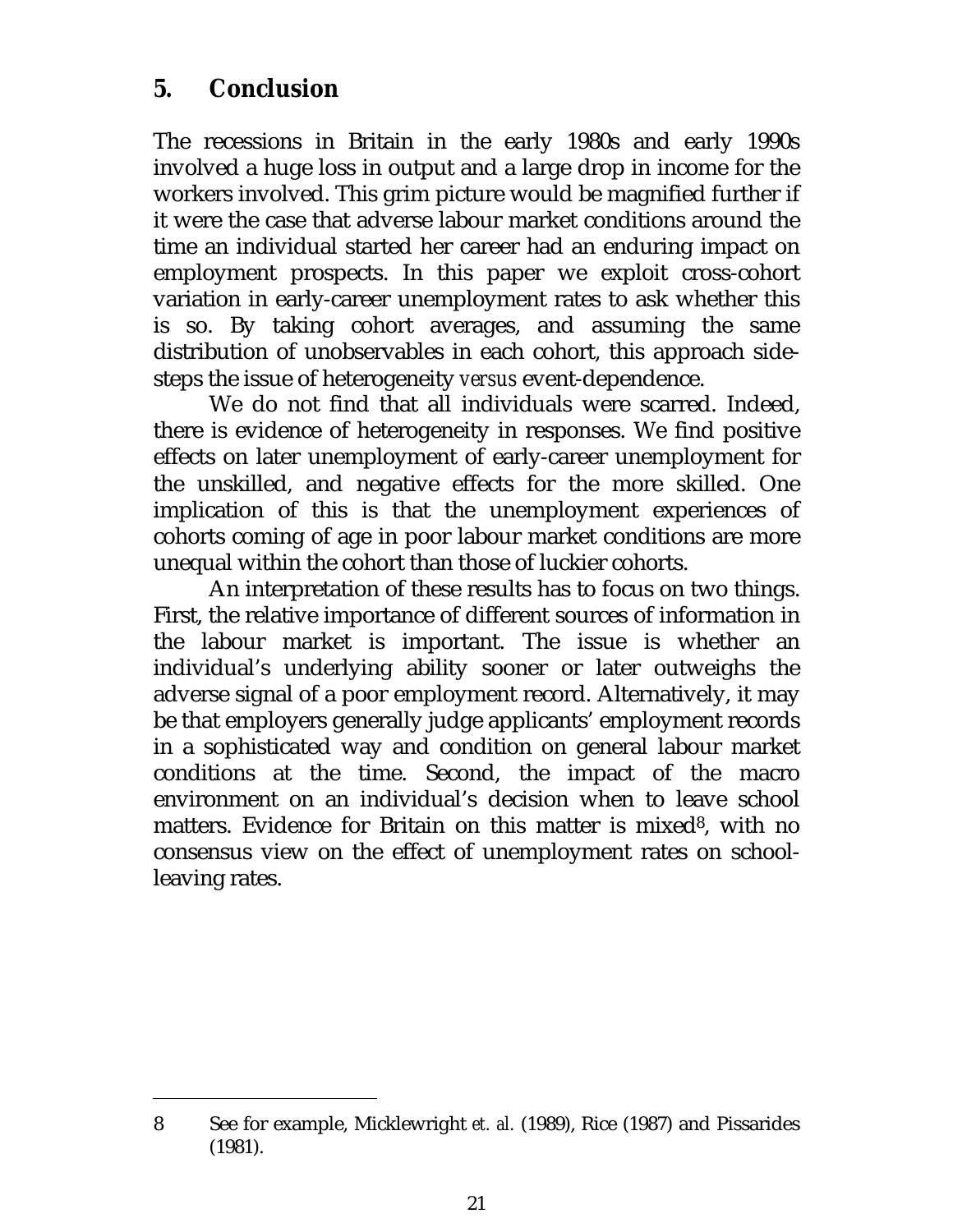|                                      | Men         |          |               |                |                      |          |          |                |  |  |  |
|--------------------------------------|-------------|----------|---------------|----------------|----------------------|----------|----------|----------------|--|--|--|
| <b>Estimation by:</b>                |             |          | <b>Pooled</b> |                | <b>Fixed Effects</b> |          |          |                |  |  |  |
| <b>Education</b><br><b>Category:</b> | <b>High</b> | Mid      | Low           | N <sub>o</sub> | <b>High</b>          | Mid      | Low      | N <sub>o</sub> |  |  |  |
| Age band: 19-21                      | 3.369       | 1.024    | 0.952         | 1.172          | 3.044                | 0.912    | 0.729    | 0.811          |  |  |  |
|                                      | (0.426)     | (0.139)  | (0.129)       | (0.162)        | (0.46)               | (0.149)  | (0.11)   | (0.114)        |  |  |  |
| Age band: 22-24                      | 2.64        | 0.538    | 0.671         | 1.031          | 2.317                | 0.421    | 0.445    | 0.642          |  |  |  |
|                                      | (0.382)     | (0.125)  | (0.116)       | (0.145)        | (0.427)              | (0.138)  | (0.102)  | (0.105)        |  |  |  |
| Age band: 25-27                      | 1.451       | 0.577    | 0.432         | 0.82           | 1.201                | 0.456    | 0.218    | 0.45           |  |  |  |
|                                      | (0.356)     | (0.116)  | (0.108)       | (0.135)        | (0.401)              | (0.13)   | (0.096)  | (0.099)        |  |  |  |
| Age band: 28-30                      | 0.613       | 0.257    | 0.157         | 0.686          | 0.38                 | 0.115    | $-0.047$ | 0.35           |  |  |  |
|                                      | (0.336)     | (0.11)   | (0.097)       | (0.128)        | (0.381)              | (0.123)  | (0.091)  | (0.094)        |  |  |  |
| Age band: 31-33                      | 0.325       | 0.17     | 0.046         | 0.533          | 0.093                | 0.041    | $-0.138$ | 0.217          |  |  |  |
|                                      | (0.319)     | (0.104)  | (0.097)       | (0.121)        | (0.361)              | (0.117)  | (0.087)  | (0.089)        |  |  |  |
| Age band: 34-36                      | 0.049       | 0.064    | 0.084         | 0.403          | $-0.056$             | $-0.039$ | $-0.073$ | 0.172          |  |  |  |
|                                      | (0.314)     | (0.102)  | (0.095)       | (0.119)        | (0.343)              | (0.111)  | (0.082)  | (0.085)        |  |  |  |
| Age band: 37-39                      | 0.06        | 0.078    | 0.073         | 0.204          | $-0.01$              | $-0.011$ | $-0.013$ | 0.04           |  |  |  |
|                                      | (0.312)     | (0.102)  | (0.094)       | (0.119)        | (0.327)              | (0.106)  | (0.078)  | (0.081)        |  |  |  |
| Age band: 40-42                      | $-0.062$    | 0.053    | $-0.055$      | 0.171          | $-0.08$              | $-0.01$  | $-0.108$ | 0.094          |  |  |  |
|                                      | (0.311)     | (0.102)  | (0.094)       | (0.118)        | (0.313)              | (0.101)  | (0.075)  | (0.077)        |  |  |  |
| Age band: 43-45                      | $-0.21$     | 0.051    | 0.122         | 0.148          | $-0.24$              | 0.003    | 0.091    | 0.115          |  |  |  |
|                                      | (0.323)     | (0.105)  | (0.098)       | (0.123)        | (0.32)               | (0.104)  | (0.077)  | (0.079)        |  |  |  |
| <b>Unem16-18</b>                     | $-0.075$    | $-0.032$ | 0.023         | 0.028          |                      |          |          |                |  |  |  |
|                                      | (0.031)     | (0.01)   | (0.009)       | (0.012)        |                      |          |          |                |  |  |  |
| Constant                             | 0.833       | 0.939    | 0.613         | 0.785          | 0.684                | 0.904    | 0.839    | 1.121          |  |  |  |
|                                      | (0.246)     | (0.08)   | (0.074)       | (0.093)        | (0.279)              | (0.090)  | (0.067)  | (0.069)        |  |  |  |
| $\mathbf N$                          | 51          | 51       | 51            | 51             | 51                   | 51       | 51       | 51             |  |  |  |
| $R^2$                                | 0.8164      | 0.7119   | 0.8605        | 0.8652         | 0.7877               | 0.6306   | 0.7475   | 0.8            |  |  |  |
| <b>Unem16-18</b>                     |             |          |               |                | $-0.056$             | $-0.025$ | 0.037    | 0.054          |  |  |  |
|                                      |             |          |               |                | (0.024)              | (0.008)  | (0.011)  | (0.018)        |  |  |  |
| Constant                             |             |          |               |                | 0.211                | 0.089    | $-0.162$ | $-0.24$        |  |  |  |
|                                      |             |          |               |                | (0.125)              | (0.089)  | (0.060)  | (0.096)        |  |  |  |
| N                                    |             |          |               |                | 10                   | 10       | 10       | 10             |  |  |  |
| $R^2$                                |             |          |               |                | 0.4101               | 0.5519   | 0.5690   | 0.5292         |  |  |  |

### **Table 1: Pooled and Fixed-Effects Estimation of Normalised Unemployment Rate for Males by Education category**

**Notes:** Standard errors in parentheses.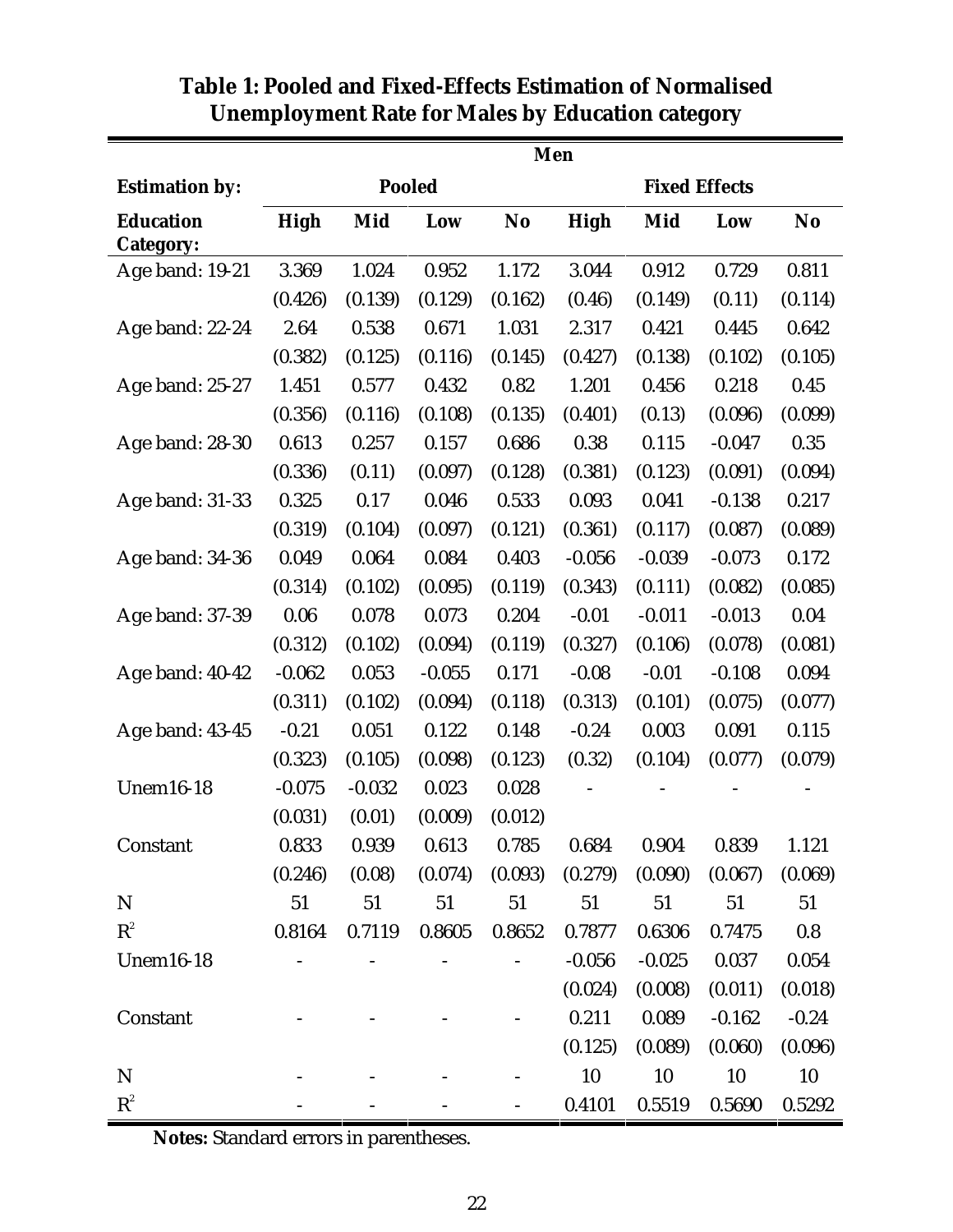|                                      | <b>Women</b> |          |          |           |                      |          |          |                |  |  |
|--------------------------------------|--------------|----------|----------|-----------|----------------------|----------|----------|----------------|--|--|
| <b>Estimation by:</b>                |              |          | Pooled   |           | <b>Fixed Effects</b> |          |          |                |  |  |
| <b>Education</b><br><b>Category:</b> | High         | Mid      | Low      | <b>No</b> | <b>High</b>          | Mid      | Low      | N <sub>o</sub> |  |  |
| Age band: 19-21                      | 1.783        | 1.33     | 1.109    | 2.699     | 1.976                | 1.739    | 1.032    | 2.431          |  |  |
|                                      | (0.25)       | (0.305)  | (0.131)  | (0.268)   | (0.262)              | (0.33)   | (0.145)  | (0.293)        |  |  |
| Age band: 22-24                      | 1.296        | 0.872    | 0.908    | 2.226     | 1.519                | 1.285    | 0.824    | 1.949          |  |  |
|                                      | (0.224)      | (0.274)  | (0.118)  | (0.24)    | (0.243)              | (0.305)  | (0.134)  | (0.272)        |  |  |
| Age band: 25-27                      | 0.961        | 0.749    | 1.024    | 1.95      | 1.130                | 1.161    | 0.931    | 1.671          |  |  |
|                                      | (0.209)      | (0.255)  | (0.11)   | (0.223)   | (0.228)              | (0.287)  | (0.127)  | (0.256)        |  |  |
| Age band: 28-30                      | 0.796        | 0.92     | 0.861    | 1.36      | 0.952                | 1.325    | 0.761    | 1.087          |  |  |
|                                      | (0.197)      | (0.241)  | (0.104)  | (0.211)   | (0.217)              | (0.272)  | (0.12)   | (0.243)        |  |  |
| Age band: 31-33                      | 0.797        | 0.737    | 0.697    | 0.877     | 0.943                | 1.123    | 0.606    | 0.618          |  |  |
|                                      | (0.187)      | (0.229)  | (0.098)  | (0.20)    | (0.205)              | (0.258)  | (0.114)  | (0.23)         |  |  |
| Age band: 34-36                      | 0.559        | 0.366    | 0.422    | 0.573     | 0.657                | 0.676    | 0.364    | 0.353          |  |  |
|                                      | (0.184)      | (0.225)  | (0.097)  | (0.197)   | (0.195)              | (0.246)  | (0.11)   | (0.219)        |  |  |
| Age band: 37-39                      | 0.454        | 0.315    | 0.281    | 0.373     | 0.504                | 0.52     | 0.218    | 0.225          |  |  |
|                                      | (0.183)      | (0.223)  | (0.096)  | (0.196)   | (0.186)              | (0.234)  | (0.1)    | (0.209)        |  |  |
| Age band: 40-42                      | 0.389        | 0.549    | 0.134    | 0.043     | 0.4                  | 0.678    | 0.091    | $-0.047$       |  |  |
|                                      | (0.183)      | (0.223)  | (0.096)  | (0.195)   | (0.178)              | (0.224)  | (0.099)  | (0.199)        |  |  |
| Age band: 43-45                      | $-0.112$     | 0.435    | 0.046    | $-0.014$  | $-0.094$             | 0.509    | 0.02     | $-0.062$       |  |  |
|                                      | (0.19)       | (0.231)  | (0.01)   | (0.203)   | (0.182)              | (0.229)  | (0.1)    | (0.204)        |  |  |
| <b>Unem16-18</b>                     | $-0.08$      | $-0.066$ | $-0.008$ | 0.054     |                      |          |          |                |  |  |
|                                      | (0.019)      | (0.022)  | (0.009)  | (0.019)   |                      |          |          |                |  |  |
| Constant                             | 0.944        | 0.981    | 0.746    | 1.047     | 0.523                | 0.443    | 0.776    | 1.45           |  |  |
|                                      | (0.144)      | (0.176)  | (0.076)  | (0.154)   | (0.159)              | (0.199)  | (0.088)  | (0.178)        |  |  |
| $\mathbf N$                          | 51           | 51       | 51       | 51        | 51                   | 51       | 51       | 51             |  |  |
| $\mathbf{R}^2$                       | 0.6784       | 0.4002   | 0.8828   | 0.9314    | 0.4841               | 0.2006   | 0.8783   | 0.9126         |  |  |
| <b>Unem16-18</b>                     |              |          |          |           | $-0.094$             | $-0.094$ | $-0.003$ | 0.0734         |  |  |
|                                      |              |          |          |           | (0.015)              | (0.02)   | (0.007)  | (0.015)        |  |  |
| Constant                             |              |          |          |           | 0.385                | 0.408    | 0.006    | $-0.317$       |  |  |
|                                      |              |          |          |           | (0.08)               | (0.109)  | (0.035)  | (0.081)        |  |  |
| $\mathbf N$                          |              |          |          |           | 10                   | 10       | 10       | 10             |  |  |
| $\mathbf{R}^2$                       |              |          |          |           | 0.8307               | 0.7257   | 0.0218   | 0.7438         |  |  |

#### **Table 2: Pooled and Fixed-Effects Estimation of Normalised Unemployment Rate for Females by Education category**

**Notes:** Standard errors in parentheses.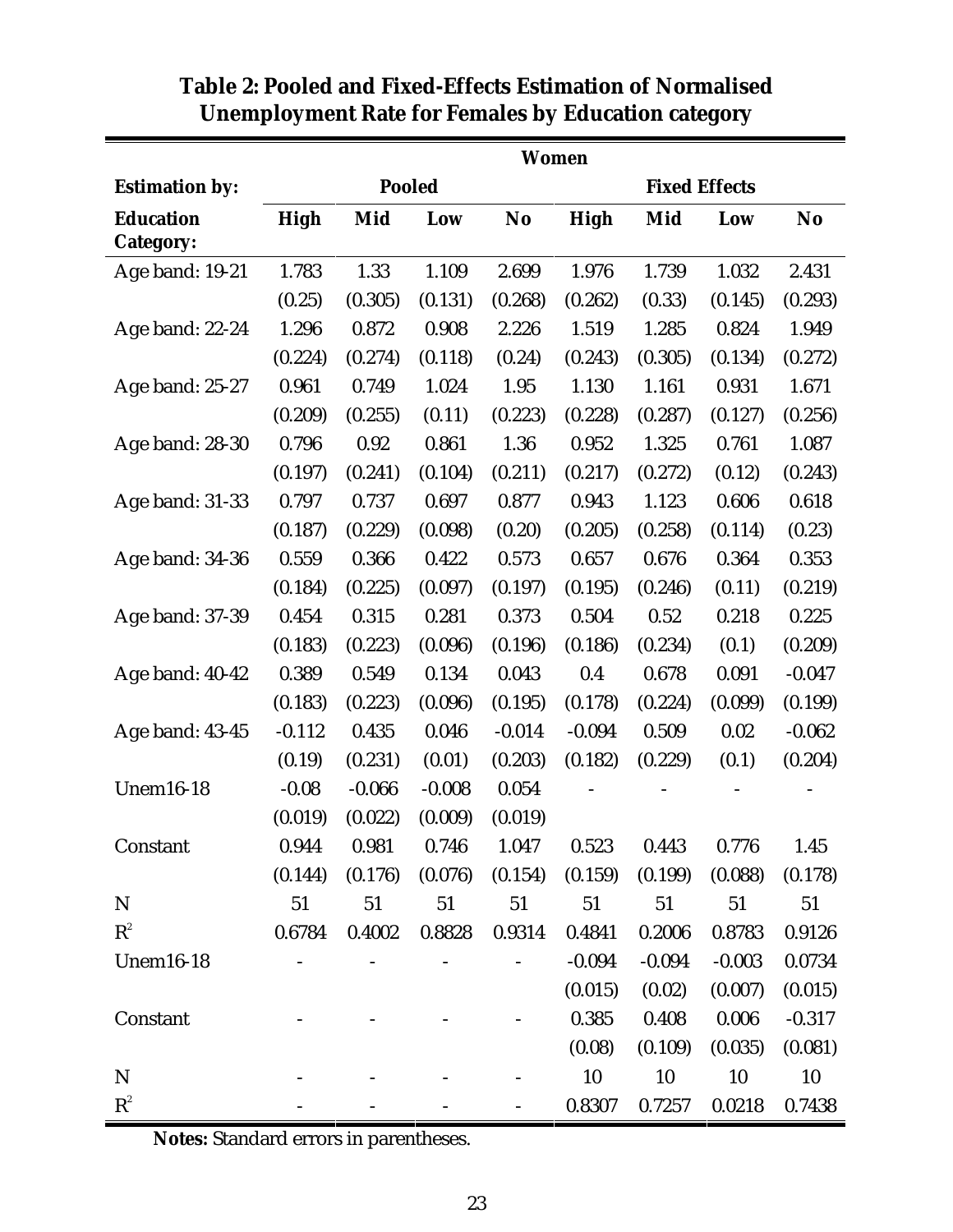| Group                            | Average<br><b>Unemployment</b><br>rate $(\%)$ | <b>Change</b><br>(% points) |
|----------------------------------|-----------------------------------------------|-----------------------------|
| Men – mid-level qualifications   | 8.13                                          | $-0.46$                     |
| Men - no qualifications          | 13.15                                         | 1.00                        |
| Women – mid-level qualifications | 12.10                                         | $-1.74$                     |
| Women - no qualifications        | 26.92                                         | 1.36                        |

#### **Table 3: Impact of different early-career unemployment rates on later Unemployment**

**Note:** The average unemployment rate is computed for the 28-30 age group, using the sample average aggregate unemployment rate (9.28%) as the earlycareer unemployment rate. The third column quantifies the effect of a one standard deviation increase in *u16-18*<sub>c</sub> (about two percentage points).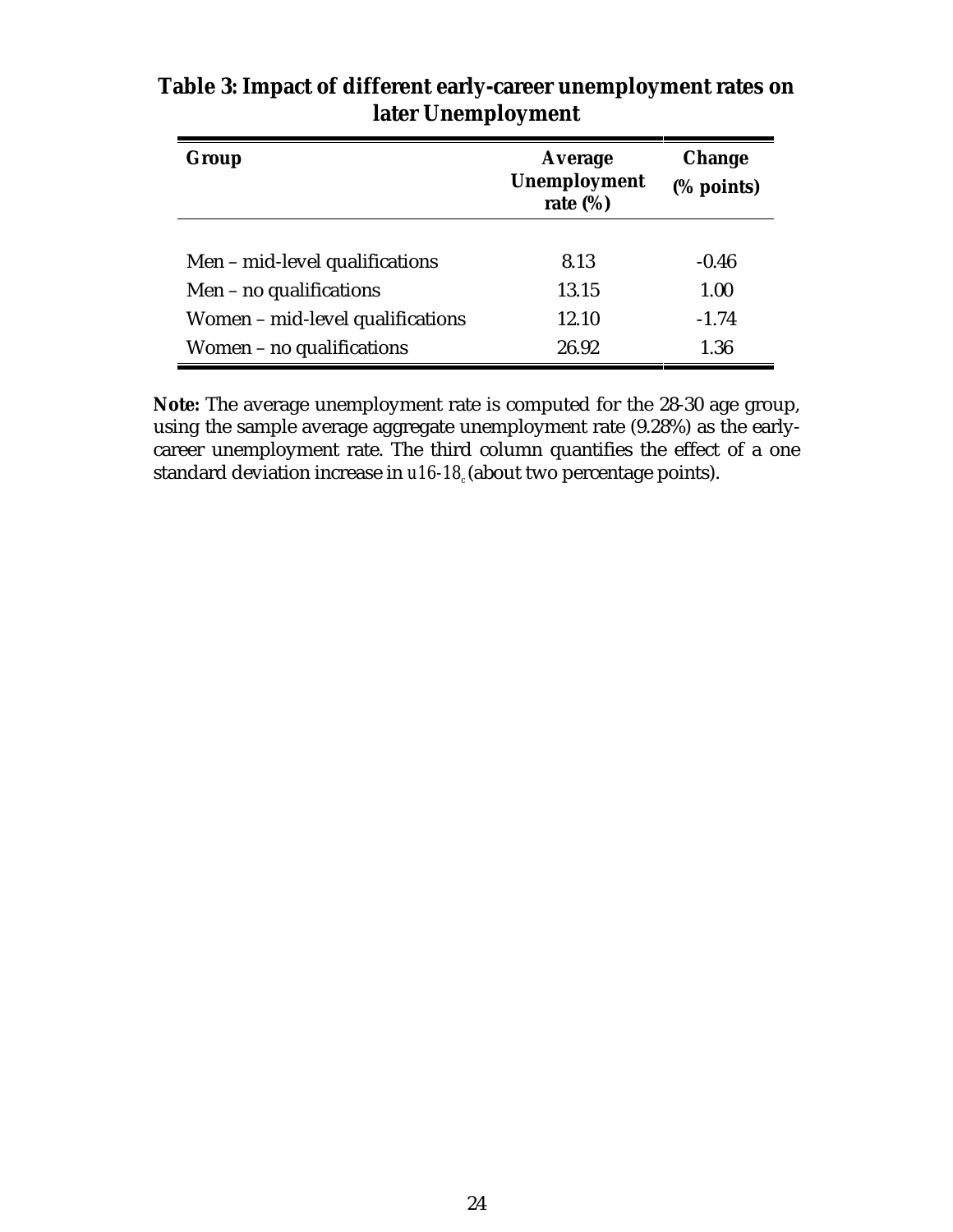### **Bibliography**

- Arulampalam, W., Booth, A.L. and Taylor, M.P. (1998), "Unemployment Persistence", University of Essex, *mimeo*.
- Clark, A.E., Georgellis, Y. and Sanfey, P. (1999), "Job Satisfaction, wage changes and quits: Evidence from Germany", *Research in Labour Economics*, 17, forthcoming.
- Ellwood, D.T. (1982), "Teenage Unemployment: Permanent Scars or Temporary Blemishes", pp. 349-385 in Freeman, R.B., and Wise, D.A (eds), *The Youth Labor Market Problem: Its Nature, Causes, and Consequences*. Chicago: The University of Chicago Press.
- Gardecki, R. and Neumark, D. (1997), *Order from Chaos? The Effects of Early Labour Market Experiences on Adult Labor Market Outcomes*, NBER Working Paper 5899.
- Gregg, P. and Machin, S. (1998), *Child Development and Success or Failure in the Youth Labour Market*, Centre for Economic Performance Discussion Paper 397, London School of Economics.
- Gregg, P. (1998) "The Impact of Unemployment and Job Loss on Future Earnings", in *Persistent Poverty and Lifetime Inequality: The Evidence*, CASEreport 5, CASE, London School of Economics.
- Gritz, R.M. and MaCurdy, T. (1992), *Participation in Low-Wage Labor Markets by Young Men*, National Longitudinal Surveys Discussion Paper 93-16, US Department of Labor.
- Haynes, M. and Sessions, G. (1996), *Natural Born Graduates? A P-Test of the Strong Screening Hypothesis*, University of Loughborough Economics Research Paper No.96/13.
- Heckman, J.J. and Borjas, G. (1980), "Does Unemployment Cause Future Unemployment? Definitions, Questions and Answers from a Continuous Time Model of Heterogeneity State Dependence", *Economica*, 6: 189-210.
- Klerman, J.A. and Karoly, L.A. (1994), "Young Men and the Transition to Stable Employment", *Monthly Labor Review*, August: 31-48.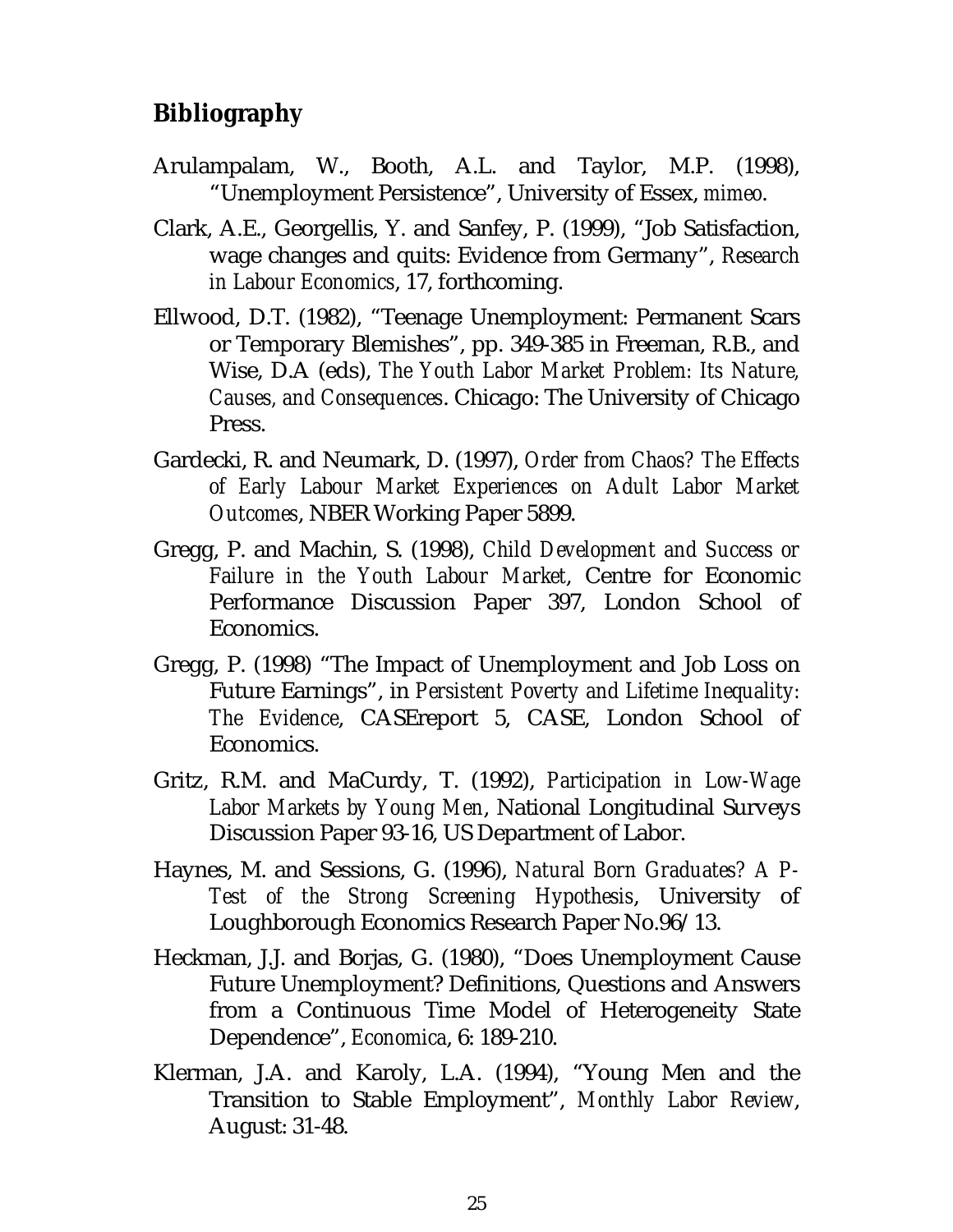- Light, A. and McGarry, K. (1994), "Job Change Patterns and the Wages of Young Men", Ohio State University, *mimeo*.
- Micklewright, J., Pearson, M., and Smith, S. (1988), *Unemployment and Early School Leaving*, Institute for Fiscal Studies Working Paper no. 88/9.
- Micklewright, J., Pearson, M. and Smith, S. (1989), "Has Britain an Early School-leaving Problem?", *Fiscal Studies*, 10(1): 1-16.
- Neumark, D. (1998), *Youth Labor Markets in the US: Shopping Around vs. Staying Put*, NBER Working Paper no. 6581*.*
- Nickell, S., Jones, T. and Quintini, G. (1999), "A Picture of the Job Insecurity Facing British Men", Centre for Economic Performance, *mimeo*.
- Pissarides, C.A. (1981), "Staying-on at School in England and Wales", *Economica*, 48: 345-363.
- Rice, P.G. (1987), "The Demand for Post\_compulsary Education in the UK and the Effects of Educational Maintenance Allowances", *Economica*, 54: 465-475.